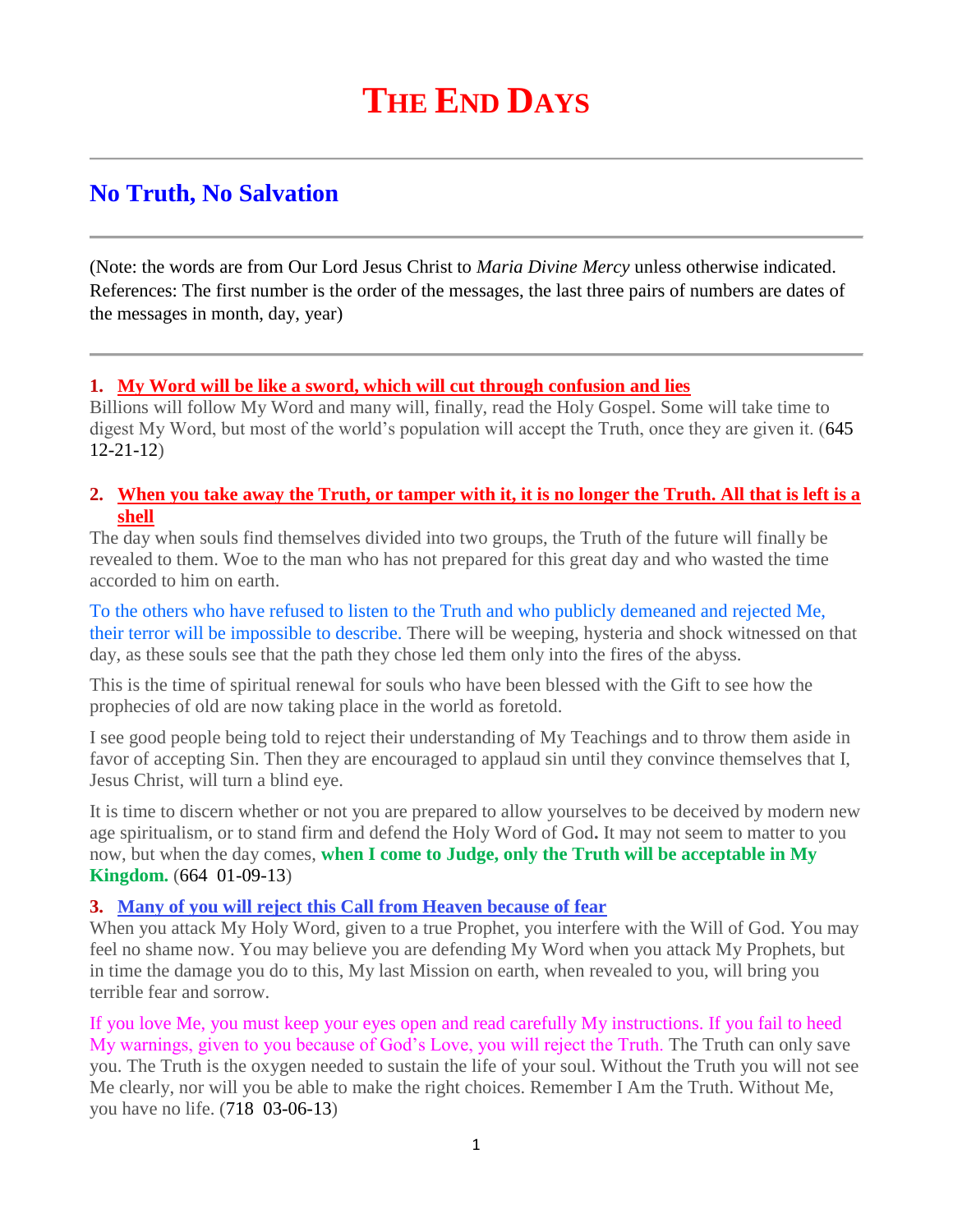## **4. [When man does not believe in God, he does not accept the difference between right and](http://www.thewarningsecondcoming.com/when-man-does-not-believe-in-god-he-does-not-accept-the-difference-between-right-and-wrong/)  [wrong](http://www.thewarningsecondcoming.com/when-man-does-not-believe-in-god-he-does-not-accept-the-difference-between-right-and-wrong/)**

Without guidance from God, he will walk into every trap laid down before him by Satan. So much hatred is then manifested in the hearts of man, because once they leave themselves open to the evil one, their hearts fill with anger. The worst anger will be directed at Christians, and yet these people will not know why they feel this way. This is why those who claim not to believe in God spend more time condemning those who do. **(**764 04-20-13**)**

### **5. Everyday you must ask yourself – would [God approve of my actions today?](http://www.thewarningsecondcoming.com/every-day-you-must-ask-yourself-would-god-approve-of-my-actions-today/)**

It is the free will which is given to man, that will be sought out by evil spirits. But it is also through the free will of man that the door to My Kingdom can be unlocked… Because you are flesh, and therefore mortal, the only time you have to prepare for eternal life is now. You must never forget this. You must be prepared at all times, for just as My Father gave you life, so too can He take it away at any moment in any day.

If you were to die now, today, would you be fit to come before Me? Do you know what faults and what acts you have committed, and what hatred you have shown your neighbor, which will be revealed before Me? You must, in order to be given eternal life, know what needs to be done now, today, to make you clean in My Eyes. **You must follow the Ten Commandments exactly as they were given by My Father, otherwise, you cannot say you are of Me. (**772 04-27-13**)**

## **6. [My Words to you now will be heard once again on the Last Day. Remember them](http://www.thewarningsecondcoming.com/my-words-to-you-now-will-be-heard-once-again-on-the-last-day-remember-them-2/)**

I Am the beginning and the end. I come, as promised to bring you eternal life. Rise, all of you who believe in Me and accept the Truth. Come to Me. Let the Will of My Father reign upon the New Heaven and the New Earth. Rejoice for I bring peace and unity to all those whose names are in the Book of the Living. My final Covenant has been fulfilled. My Reign has come. Rise and accept the Hand of God. **(**773 04-28-13**)**

## **7. [God the Father: I promised the world the Book of Truth and I never go back on My Holy](http://www.thewarningsecondcoming.com/god-the-father-i-promised-the-world-the-book-of-truth-and-i-never-go-back-on-my-holy-word-2/)  [Word](http://www.thewarningsecondcoming.com/god-the-father-i-promised-the-world-the-book-of-truth-and-i-never-go-back-on-my-holy-word-2/)**

I send My prophets to remind you of My Infinite Love for every one of My precious children. I also send them to warn you of the obstacles, which will be placed before you by the Evil One to take you away from Me. When I reveal these things, it is not to upset you, but to save you and to keep you from harm.

The Remnant Army will be given the greatest powers to defeat the Beast. It will be strong enough to do this, so never feel disheartened when My enemies try to prevent you from multiplying across all nations. Their power will be quashed and those who are weak and accept the lies, which will be presented to them, soon, in the Name of My Son, will be lost to Me. Only through your love for Me and My beloved Son, Jesus Christ, and by the Power of the Holy Spirit can all of My children be saved… I will protect you and guard you at all times. Uplift your souls to Me through your allegiance to My Son and you will be given the most Glorious Gift of My New Paradise. (800 05-26-13)

## **8. [If you believe in the existence of Satan, then know that everything that is unjust and evil in](http://www.thewarningsecondcoming.com/if-you-believe-in-the-existence-of-satan-then-know-that-everything-that-is-unjust-and-evil-in-the-world-is-caused-by-him/)  [the world is caused by him](http://www.thewarningsecondcoming.com/if-you-believe-in-the-existence-of-satan-then-know-that-everything-that-is-unjust-and-evil-in-the-world-is-caused-by-him/)**

Be prepared for this day for it will happen soon. When the signs in the skies are shown to you and witness the clash, the noise and the shaking in the ground know that I have come to waken you up. (507 08-05-12)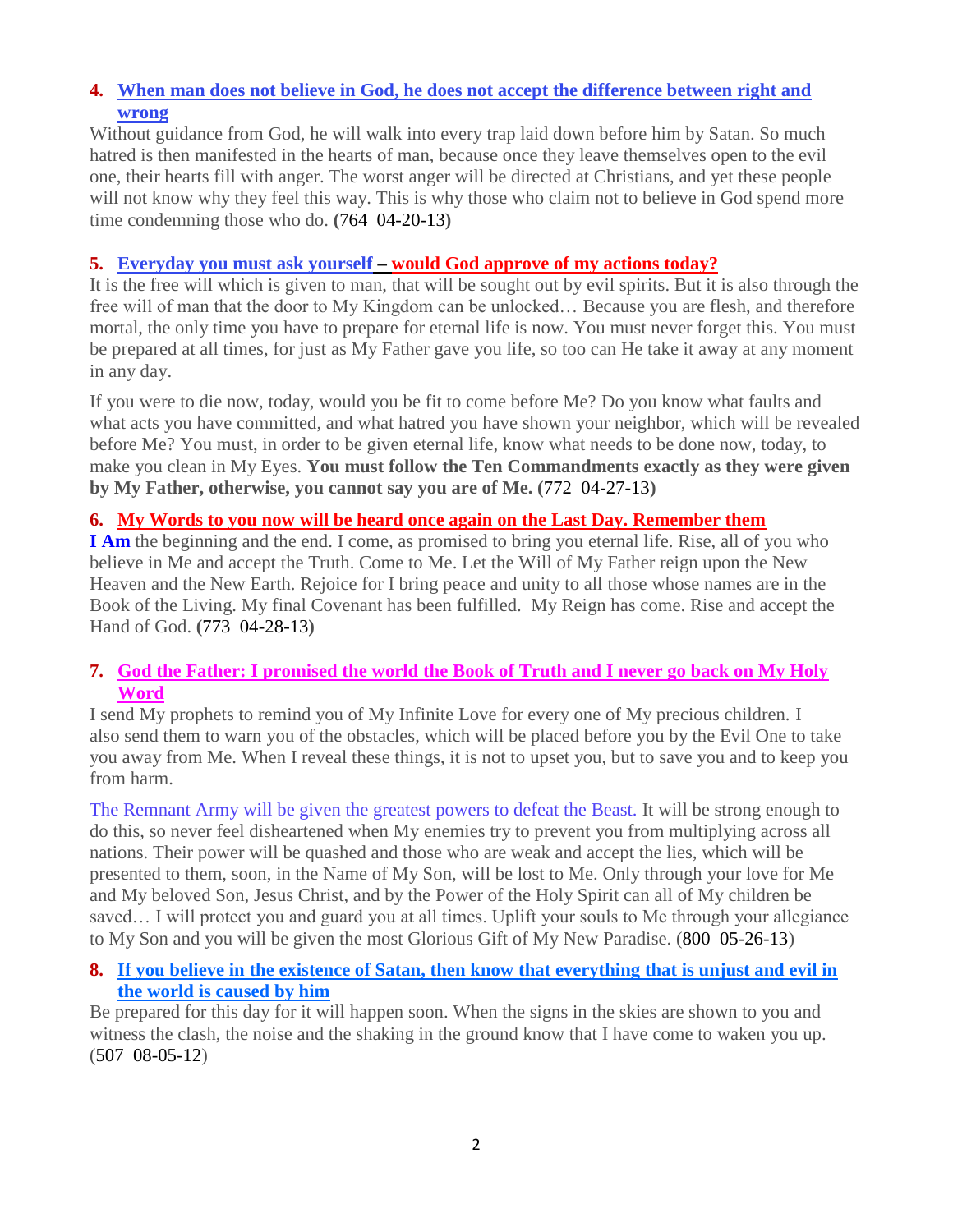#### **9. [When such souls attack My Holy Word with such venom, this is a sign of Satan's](http://www.thewarningsecondcoming.com/when-such-souls-attack-my-holy-word-with-such-venom-this-is-a-sign-of-satans-confirmation-that-these-messages-are-authentic-2/)  [confirmation that these messages are authentic](http://www.thewarningsecondcoming.com/when-such-souls-attack-my-holy-word-with-such-venom-this-is-a-sign-of-satans-confirmation-that-these-messages-are-authentic-2/)**

For when such strong opposition is shown and when holy people are provoked to attack Divine messages such as these, you can be sure then that they come from God. **(**508 08-06-12**)**

## **10. [The Book of Life foretold contains the names of all those who will be saved](http://www.thewarningsecondcoming.com/the-book-of-life-foretold-contains-the-names-of-all-those-who-will-be-saved/)**

**Even more souls can also be saved because of your suffering and that of all chosen souls alive in the world today.**

The prayers of My followers, including the recital of My Crusade Prayers to save souls, will be a powerful means of salvaging even the most hardened of souls. Souls who will refuse My Mercy can now be saved because of the generous intercession of those amongst you who offer sacrifice, including prayer, fasting and the acceptance of suffering, in My Holy Name**.** This is My promise, such is My Great Mercy. (519 08-20-12)

# **11. [No man knows the Truth of the real contents of the Book of Revelation. Only God knows](http://www.thewarningsecondcoming.com/no-man-knows-the-truth-of-the-real-contents-of-the-book-of-revelation-only-god-knows/)**

Only I, the Lamb of God, have the authority to reveal what they contain. I do this now through My messenger Maria Divine Mercy who will convey My Words, not hers, to a disbelieving world. (532 08-31-12)

**12. [Communism, for so long feared in the western world, is now being secretly formed through](http://www.thewarningsecondcoming.com/communism-for-so-long-feared-in-the-western-world-is-now-being-secretly-formed-through-a-global-alliance/)  [a global alliance](http://www.thewarningsecondcoming.com/communism-for-so-long-feared-in-the-western-world-is-now-being-secretly-formed-through-a-global-alliance/)**

There is only one path to My Father's House. That path is Me, Jesus Christ, the Savior of mankind. You cannot go to My Father without accepting My Existence.

I beg you, My disciples, tell them the Truth now. They may not listen, but after The Warning, they will.

The battle is now beginning to rage against Christianity. I call on all Christians to defend your right to show allegiance to Me, your Jesus. **If you don't, you will be suffocated and forced to swallow the lie of communism.** Communism, for so long feared in the Western world, is now being secretly formed through a global alliance amongst governments everywhere. **By then, they will control everything you do, what you eat, what you earn, whether or not you have a house to dwell in and whether, or not, you can practice your religion. (**543 09-12-12**)**

## **13. [God the Father: The time of My Son is being merged with your time, children, and soon all](http://www.thewarningsecondcoming.com/god-the-father-the-time-of-my-son-is-being-merged-with-your-time-children-and-soon-all-will-become-one-2/)  [will become one](http://www.thewarningsecondcoming.com/god-the-father-the-time-of-my-son-is-being-merged-with-your-time-children-and-soon-all-will-become-one-2/)**

For those who do not know Me, they must be told that I will not forsake them. I will rise against the evil forces and the king of lies, the Beast, and wipe this terrible scourge out of existence. Only when the scales of wickedness have been pulled back can My children see the Truth.

Children, do not worry because your prayers are touching My Heart and through your requests, I will salvage many of My children who are in the dark. My mission to send My Beloved Son, to claim My Kingdom, is well established now, although many may not be aware of this. (551 09-20-12)

# **14. [So many people are searching for the Truth and cannot find it](http://www.thewarningsecondcoming.com/so-many-people-are-searching-for-the-truth-and-cannot-find-it/)**

Although the Truth has been recorded in the Holy Book, many cannot accept that Holy Scripture contains all the answers they seek. You must embrace the Truth and hold onto it for dear life, for it is your path to salvation.

Many people will do everything that is possible to deny the Truth. Mainly they will use human intelligence to tear the Truth apart and have you believe a lie.

Your faith will stand the test of time but only if you allow Me to guide you day and night. For Me to guide you, you must never take your eyes off Me and lean on Me for support. Speak with Me.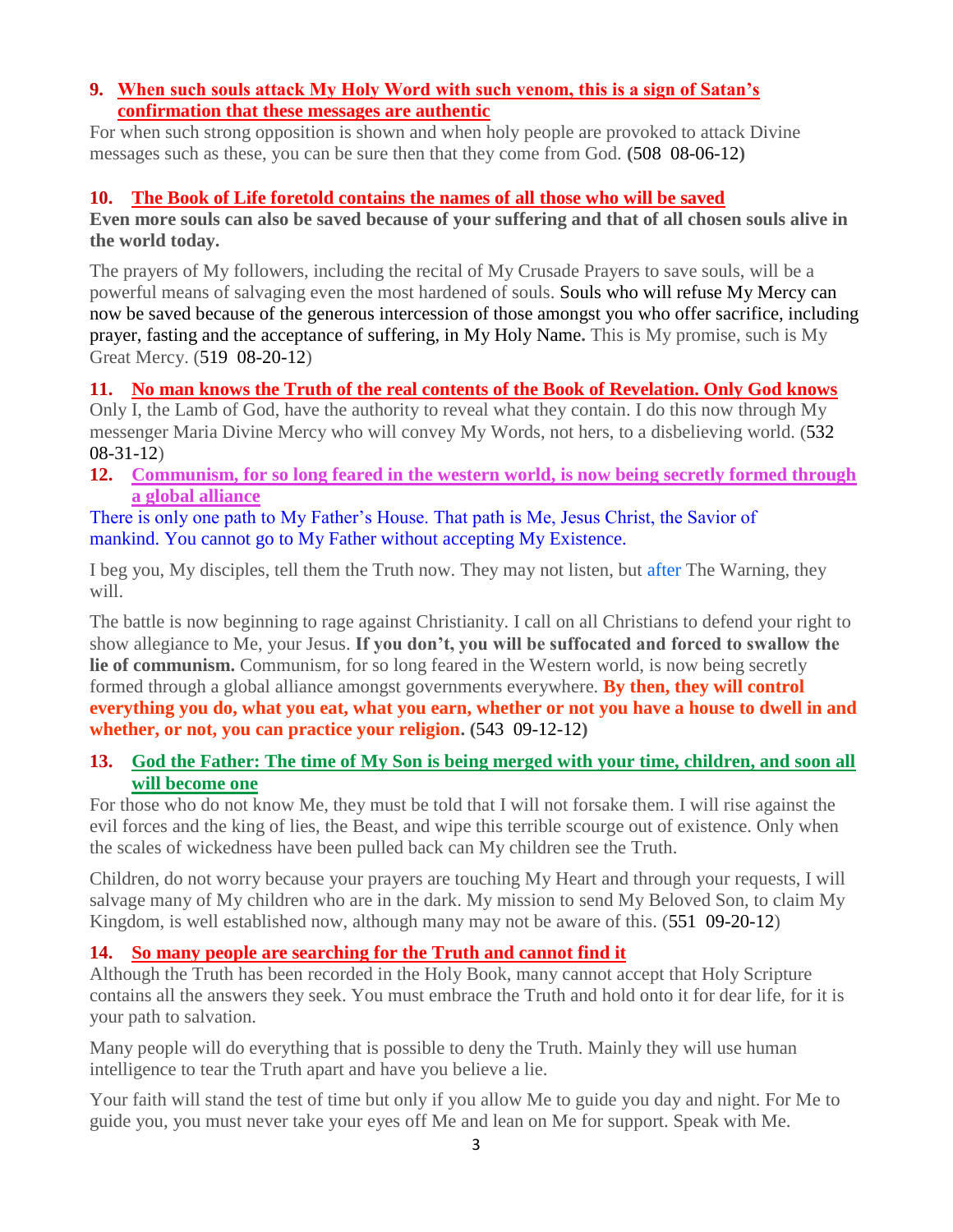Communicate with Me at any time of the day, in the car, at work, at school or in your church. It does not matter where for you can call on Me at any moment and I will respond. Persevere, My beloved followers, and My Love will be felt by you in such a way that it will give you a strength you would not believe possible. I love you. I walk with you. I will never leave you. I bless you all. (554 09-23-12)

# **15. [The Light of God is present in each and every one of you](http://www.thewarningsecondcoming.com/the-light-of-god-is-present-in-each-and-every-one-of-you/)**

My dearly beloved daughter, in order to love Me truly, you must see others through My Eyes.

When you look at another person, look carefully and try to see My Presence, for I am present in all souls, even blackened ones. I am there. Look and you will see Me. This is one of the most extraordinary graces given by My Eternal Father to each of His children. The Light of God is present in each and every one of you. This is love and every soul has the capacity for love.

When you look at each other, think of it like this. God created each of you. You are brothers and sisters in His Eyes. It gives Him so much joy when He sees His children show love and respect for each other.

Love others. Treat them with respect. Look at them, as through the Eyes of God. When you do this you will find love. You will find it easier to live with each other and accept each other's faults. (568 10- 06-12)

### **16. [Virgin Mary: The favors granted when you receive the Body of my Son](http://www.thewarningsecondcoming.com/irgin-mary-the-favovirgin-mary-favours-granted-to-those-who-receive-his-body-and-blood-include-salvation-from-purgatory-if-received-every-day/)**

The more daily Masses you attend and the more you receive the Body and Blood of my Son, in the Holy Eucharist, you will be granted immunity from the purification in the fires of Purgatory. **(**581 10- 19-12**)**

**17. [For the Jews, they will finally accept that the True Messiah has come](http://www.thewarningsecondcoming.com/for-the-jews-they-will-finally-accept-that-the-true-messiah-has-come/)** (582 10-20-12 )

## **18. [My Book of Truth, like a flame, will spread quickly over the whole world](http://www.thewarningsecondcoming.com/my-book-of-truth-like-a-flame-will-spread-quickly-over-the-whole-world/)**

All of God's children, in turn, will spread My Messages and they will be filled with the Holy Spirit. Their lips will impart the Truth and all will prophesy in tongues so that the Truth can be heard quickly. Let you, your loved ones and all believers, prophesy in My Name. **(**432 05-22-12**)**

### **19. [Know that the 1,000 years referred to in the Book of Revelation means just that](http://www.thewarningsecondcoming.com/know-that-the-1000-years-referred-to-in-the-book-of-revelation-means-just-that/)**

Everything contained within the Holy Bible comes from My Eternal Father who has sanctioned every single word through His anointed ones. Believe that the Holy Word of God is contained in My Father's Book, not one word a lie. **(**437 05-28-12**)**

### **20. [Man did not evolve from animals but that is what those, who do not believe in God, would](http://www.thewarningsecondcoming.com/man-did-not-evolve-from-animals-but-that-is-what-those-who-do-not-believe-in-god-would-have-you-believe/)  [have you believe](http://www.thewarningsecondcoming.com/man-did-not-evolve-from-animals-but-that-is-what-those-who-do-not-believe-in-god-would-have-you-believe/)**

Evolution theories, which claim that man came from animals, is a lie. They can never be proved. Satan, his fallen angels and every devil which springs from the enemy of God, has convinced man of this terrible lie.

**Scientists declare that man evolved from animal but they are being deceived.** Science is flawed when it attempts to declare the truth about the creation of the universe… No man understands the miracle of Divine Creation. If man believes he knows all the answers about the origins of humanity, based on human reasoning, then he deceives not only other poor souls, but himself… Atheism is the biggest religion in the world and those who have devoted their lives to this deceit are lost for eternity. **(**462 06-21-12**)**

**21. [It is not enough to believe in the Father,](http://www.thewarningsecondcoming.com/it-is-not-enough-to-believe-in-the-father-for-those-who-reject-his-son-reject-salvation/) for those who reject His Son, reject salvation** Eternal life was only made possible by My Death on the Cross… Only through Me can you be accepted by My Father.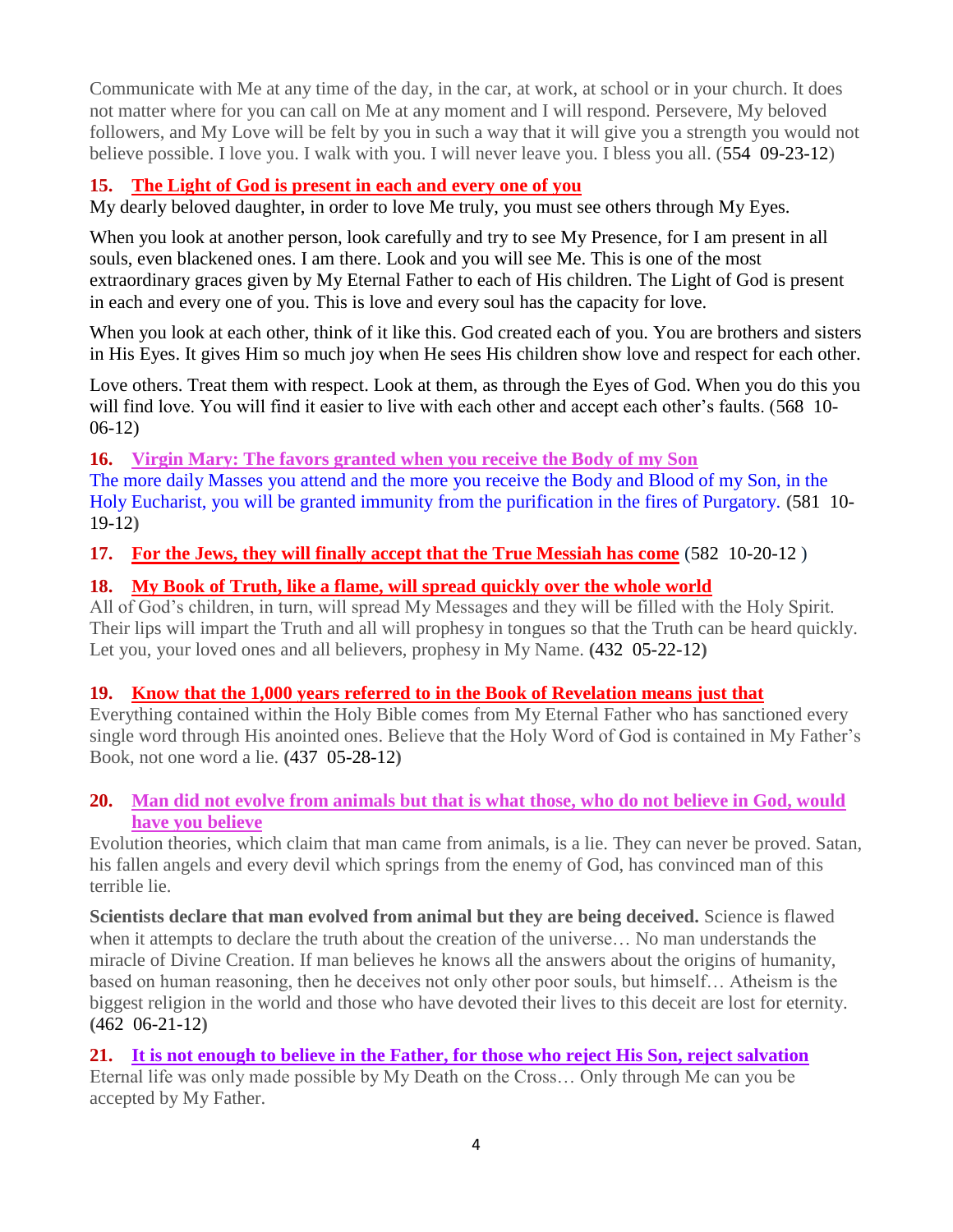Any man, or follower of Me, Jesus Christ, who cannot accept that I wish to communicate the Holy Word of God to all religions is not a true Christian. **(**483 07-14-12)

### **22. [The prophecies given to John, and not revealed up to now, are being presented at this time](http://www.thewarningsecondcoming.com/the-prophecies-given-to-john-and-not-revealed-up-to-now-are-being-presented-at-this-time-to-wake-up-the-world/)  [to wake up the world](http://www.thewarningsecondcoming.com/the-prophecies-given-to-john-and-not-revealed-up-to-now-are-being-presented-at-this-time-to-wake-up-the-world/)**

You, My daughter, are the 7<sup>th</sup> Angel sent to prepare God's children to renew their faith so that they can be saved.

**As you reveal the secrets within the seven seals which I, Jesus the Lamb of God now open, you will infuriate many.** The wicked lies perpetrated by those who pretend to be servants of My Church will be exposed by the sound of your voice. Every vile act committed by Satan's followers who dare to declare themselves followers of Mine will be exposed. Every lie, laid bare, for all to see.

**The new false Church, created by the Antichrist, will be shown for what it is. Every attempt made** to deceive God's children will be turned upside down as the battle to save humanity intensifies.

No man will be excluded from the Truth. All will be shown the True Word as I prepare, once again, to save mankind from eternal damnation. **The prophecies given to John, and not revealed up to now, are being presented at this time to wake up the world.** The Gospels will once again, after so long, be spread throughout the world… Be assured that the spawn of Satan and his followers will do everything they can to block the Book of Truth from being given to the world through the love of God. They will be powerless against it, although it will not seem like that. (495 07-24-12)

**23. [The Sealed Book of Truth will be opened in preparation for My Second Coming](http://www.thewarningsecondcoming.com/the-sealed-book-of-truth-will-be-opened-in-preparation-for-my-second-coming/) No sooner will the Warning have taken place than a number of events will occur.** The Antichrist and his group, although weakened as a result of the global confession, **will begin to plan his seizure of My Holy Church from within.**

My army will take position and begin to fight to save the Holy Catholic Church from ruination. **They, the False Prophet and his followers will not win**, My daughter, but how I cry for those sacred servants of mine who will fall by the wayside. So deluded will they be that they will think they are following the orthodox Catholic Church. In fact, they will be siding with the **False Prophet who will rule over My Holy See with pride and contempt in his heart.** 

The Holy Seat of Peter will be desecrated by Satan's fallen angels in league with the anti-Christ and his various organizations. The sealed Book of Truth will be opened and the secrets revealed through you, My daughter, for the whole world to see. (309 01-20-12**)**

**24. [Virgin Mary: No one will prevent the Book of Truth being revealed to the world](http://www.thewarningsecondcoming.com/virgin-mary-no-one-will-prevent-the-book-of-truth-being-revealed-to-the-world/)** Never question His Holy Word, because he speaks the Truth and only the Truth.

Move now, my child, with speed to carry the messages given to the world by my Son to save sinners who are lost. **My Son has one intention and that is to save souls.**

Have no fear, my child, because everything my Son tells you does not contradict the teachings of His most Holy Church on earth.

**Anyone who tries to stop my Son in His mission, to prepare the world for His Second Coming, will be stopped by the hand of my Eternal Father.** This work, to unveil the Book of Truth as the seals are broken, is one of the most important missions on earth for My Father. (321 02-01-12)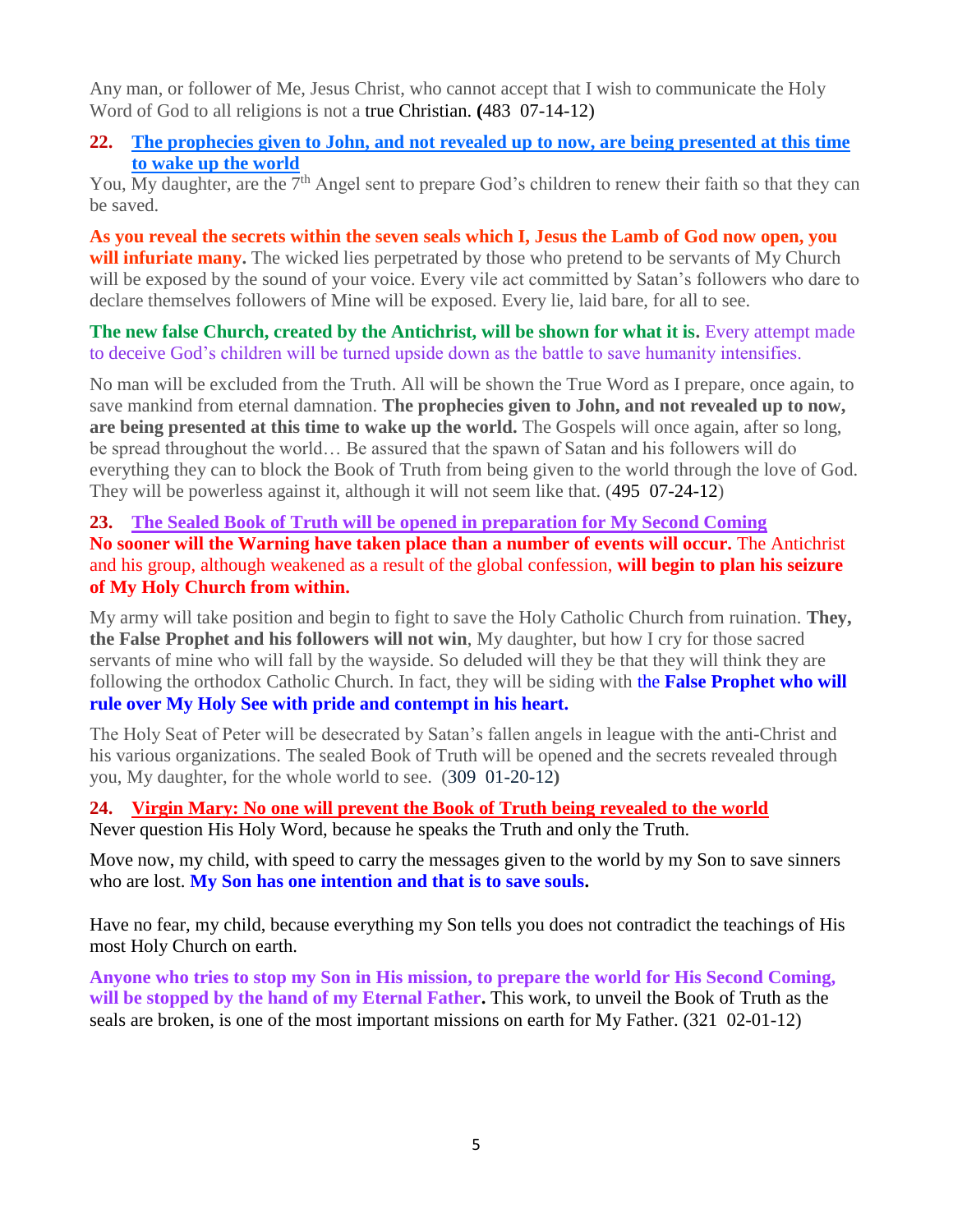# **25. Gift of Discernment is granted by the Holy Spirit to the humble souls only**

My child, **pride is a trait which is most displeasing in the eyes of My Father**. It is more painful for Him when the sins of pride invades the souls of devout and holy souls when they refuse to accept the truth of His Holy Word given to the world today through His messengers.

They must ask for the gift of true discernment which will only be granted by the power of the Holy Spirit to humble souls with a pure heart empty of pride and arrogance**. (**323 01-04-12**)**

### **26. [The Holy Bible is not being shoved aside in favor of these messages](http://www.thewarningsecondcoming.com/the-holy-bible-is-not-being-shoved-aside-in-favour-of-these-messages/)**

My messages today are to reinforce the teachings contained in the Holy Bible because so many in the world today do not know what is contained therein. Nor will they know the warning signs of the end times unless I reveal them to you now**. (**335 02-12-12**)**

### **27. [The Sacraments of the Holy Confession, Baptism, Marriage and the Holy Eucharist must](http://www.thewarningsecondcoming.com/the-sacraments-of-the-holy-confession-baptism-marriage-and-the-holy-eucharist-must-be-preserved/)  [be preserved](http://www.thewarningsecondcoming.com/the-sacraments-of-the-holy-confession-baptism-marriage-and-the-holy-eucharist-must-be-preserved/)**

The Doctrines of My Church, just as My teachings on earth were torn asunder by those Pharisees and those who thought they knew the Word of My Father more than I did, will soon be thrown asunder.

All that is the Truth will never be changed, for if it is, you will be forced to swallow a lie.

For once the enemy attacks My Church, you must join together and ensure that the Gospels are spread to the ends of the earth… **The Sacraments of the Holy Confession, Baptism, Marriage and the Holy Eucharist must be preserved.** Even these will be made difficult to access.

My sacred servants who love Me must begin preparation now. Very soon you will be forbidden to offer such Gifts to God's children. (470 07-01-12)

### **28. [God the Father: Warning about satanic cults and New Age doctrines](http://www.thewarningsecondcoming.com/god-the-father-warning-about-satanic-cults-and-new-age-doctrines/)**

My daughter, terrible lies are being perpetrated by satanic cults and new age doctrines. My poor children, seduced by lies which are couched in a colorful mirage, believe in a new planet. **They are being promised a different kind of paradise. But it does not exist.** When Satan seduces and wins the hearts of those who believe in him, he torments them for eternity. If you saw the terror in their faces when they, after death, find themselves in the clutches of Satan, it would tear your heart in two. **Pray for them. Never stop. In many cases only the suffering of victim souls can save them from hell.** (355 03-02-12)

#### **29. [Virgin Mary: Wake up, children. You must embrace the truth](http://www.thewarningsecondcoming.com/virgin-mary-wake-up-children-you-must-embrace-the-truth/)**

To love My Son and honor My Eternal Father is very simple children. Never analyze the Word of My Son. **Simply follow His teachings which have never changed. Listen to the words of My Son as he speaks to you now from the Heavens.** He calls you to prepare your souls for His Second Coming. **Tolerance in your society and within the Churches means that what many of you think is of no consequence may well be a serious sin in the eyes of God. The Church is in great darkness at this time and has been a target of the Deceiver for many years.** My Son must intervene and guide you now as the schism within the Church will erupt soon. You have been sent many messengers in the past to prepare you for this event.

These are the last warnings being given to humanity to enable them to prepare for My Son's Great Mercy. After His Divine Mercy, when He will open the eyes of all of mankind to witness their sins, he will give a little more time for them to seek redemption. (356 03-03-12)

# **30. [The Book of Truth is being revealed to you, the seventh messenger for the end times](http://www.thewarningsecondcoming.com/the-book-of-truth-is-being-revealed-to-you-the-seventh-messenger-for-the-end-times-2/)**

By the sound of your voice the Truth will finally be revealed and the mysteries contained in the Book of Revelation will be presented to a disbelieving world. But not for long. Despite the apostasy, which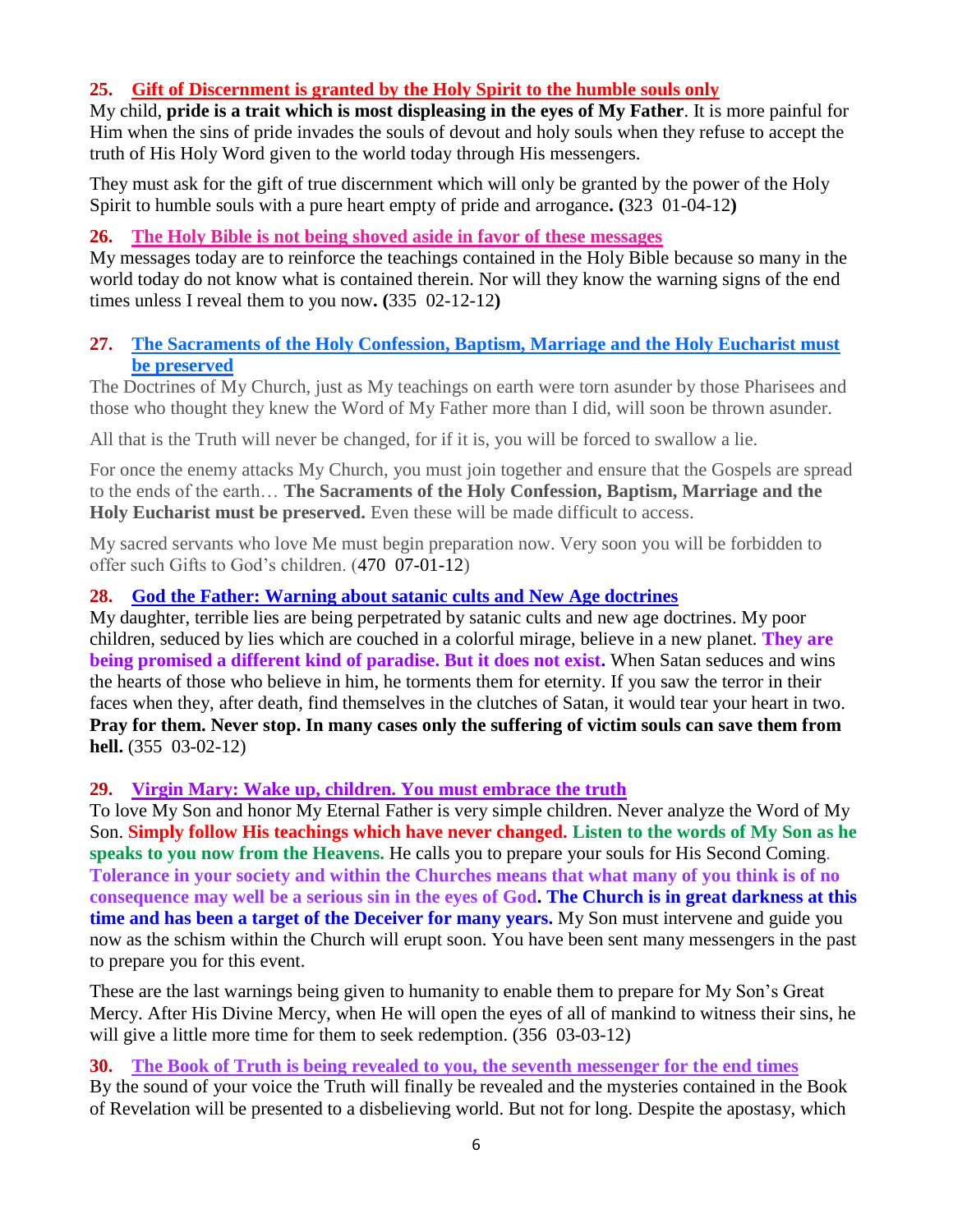will not only affect believers but those sacred servants within the church, the time for the great confession is close. Once this takes place, great conversion will occur throughout the world. Then they will be hungry for the Truth contained in the unsealed book promised to the world for these, the end times. (358 03-05-12)

## **31. [Same sex marriage a grave sin](http://www.thewarningsecondcoming.com/same-sex-marriage-a-grave-sin/)**

It is not enough for these people to condone same sex marriage in the eyes of the law; they then want to force God the Father to give them His blessing. He could never do this, because it is a grave sin in His eyes.

Same-sex sexual acts are not acceptable in My Father's Eyes. Sin is now presented in the world as a good thing. As I have said before the world is back to front. Good is presented as evil and those people who try to live by the laws of God the Father are sneered at. Evil, no matter how you dress it up, cannot be turned into an act of goodness in the Eyes of My Father. My Father will punish those who continue to flaunt their sins before Him. (368 03-16-12)

# **32. [So many lies, where the existence of Hell is denied, will be the downfall of Christians](http://www.thewarningsecondcoming.com/so-many-lies-where-the-existence-of-hell-is-denied-will-be-the-downfall-of-christians/)**

How many times have you heard that God is ever merciful? He is so merciful that because He loves everyone He would never condemn them? That He would never send a soul to Hell?

Well this is a lie. So many lies, where the existence of Hell is denied, will be the downfall of Christians.

**People condemn themselves to Hell. I do not put them there. They choose it by refusing to turn their backs on mortal sin.** Nor will they seek forgiveness or show remorse. **This is dangerous thinking and it is the duty of all Christians to warn others of the dangers of Hell…** They believe that all sin **'will'** be forgiven. This is not correct. All sin **'can'** be forgiven, no matter how black the sin, but only if the sinner seeks forgiveness. (392 04-14-12)

# **33. [Explain the Horror of Hell to those who are blind to](http://www.thewarningsecondcoming.com/explain-the-horror-of-hell-to-those-who-are-blind-to-existence-of-satan/) existence of Satan**

Satan exists and therefore so does Hell. Hell is a place where Satan takes those souls who show allegiance to him on earth. These are the souls who push aside all thoughts of God and promote the acceptance of evil acts in the world. In some cases, people can even sell their souls to the Satan in exchange for a life of wealth, celebrity and power. Many in the music industry have done this over the years. Little thought is given as to the way in which their allegiance is made very often through group inaugurations carried out through occult practices.

On the other side, there are those who live what they consider to be simply fun filled carefree lives where they constantly crave self-gratification. They are just some of souls who, on arrival at the gates of Hell, are shocked and shake their heads in disbelief at the fate that awaits them. They cannot accept that this terror they face is of their own making. The freedom given to them on earth was abused in favor of everything that offends God. (203 09-24-11)

# **34. Heed now my final calling on mankind**

The Warning is almost upon you. Once it is over you will have time to decide which path you wish to choose. The path of divine light or the path of The Deceiver. The choice will be yours.

After some time, if man does not turn his back on his wicked ways I will destroy those countries who pay homage to The Deceiver. They will hide when My hand falls in punishment but they will have nowhere to go.

My patience is running out as I now plan to unite all those who believe in Me, the Creator of all things and take them with Me into the new Era of Peace. Those who choose to walk the other way will be cast into the fires of Hell. (218 10-09-11)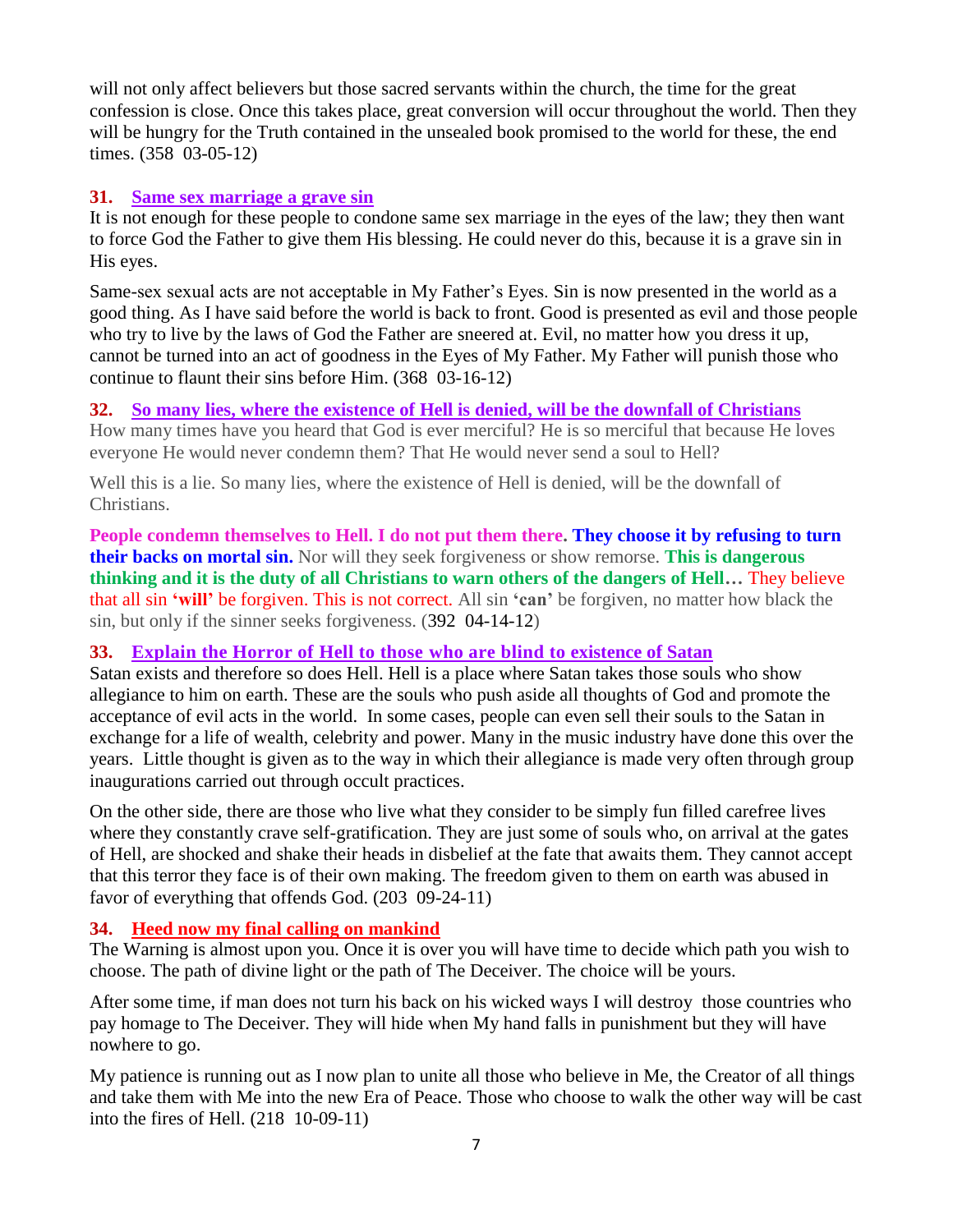#### **35. [I cannot force people to convert or turn back](http://www.thewarningsecondcoming.com/i-cannot-force-people-to-convert-or-turn-back/)**

Because of the free will given to man as a gift from My Father, I cannot force people to convert or turn back to the faith in God the Father. It will have to be their own decision. Prayer will spread conversion. Of that I promise you, just think of the gift that awaits souls when you, My children, pray for them.

Don't you know the power of prayer. Prayer said by the multitudes in thanksgiving to My Father and in atonement for your sins can save the world. Such is the power it wields. Never before have I urged you so much for your prayers which must come from your own lips and with a generosity of heart for hardened sinners everywhere. I need your prayers. Without your prayers, these poor souls may not be saved because many of them are in such darkness that the impact of The Warning will have little effect. (221 10-15-11)

### **36. You must reject darkness and embrace the light**

Fear does not come from Me. Fear comes from the darkness. When you fear Me, you know that it is the darkness that envelopes your soul and not My divine greatness.

To be part of My Kingdom you must reject darkness and embrace the light. This same light is now being bestowed upon you by My Son's Divine Act of Mercy. (230 10-25-11)

#### **37. Last Call to Atheists**

To all those tortured souls in disarray, I say to you, put your trust in Me, God the Father. I, Who created every one of you with love and compassion, want to save every precious child of mine.

I do not want to lose one of you including those who sneer at Me. Prepare for the greatest gift which is being prepared for you.

You must ask Me for the strength to allow Me to save you from eternal damnation. I call on atheists especially one last time. Do not reject the truth when it is proven to you. If you do, you are lost to Me forever. (241 11-05-11)

### **38. Heaven will rejoice when these people open their eyes to the truth during The Warning**

My child, people must **never condemn those who do not honor My Father**. They must never give up hope for those who also reject my Son. These souls are all loved with a deep tenderness by my Son who only wants to save them.  $(273 \text{ } 12\text{-}17\text{-}11)$ 

#### **39. [There is only one Truth. One Light. Anything else is a lie](http://www.thewarningsecondcoming.com/there-is-only-one-truth-one-light-anything-else-is-a-lie/) My Holy Word must never be changed, adjusted or twisted so that it becomes a lie.**

I urge these people to accept that I Am the Truth and the Light. There is only one Truth. One Light. Anything else is a lie.

Examine your conscience, children, honestly before The Warning takes place. Learn to identify the truth before you come before Me. For then, and only then, will your suffering be less. (287 01-01-12)

### **40. Satan will twist the truth in the minds of those who pay homage to Me, their Heavenly Father and My beloved Son, Jesus Christ**

You, My daughter, are the End Time Prophet who will suffer the most. Because of this mission you will receive **the last such messages of their kind for the world** and will be the primary target of Satan and his minions.

#### **There are now many Prophets who have been given a holy mission sanctioned by Me to help guide humanity**.

As the End Time Prophet, **your voice will be rejected by believers first.** For they will oppose these divine messages aggressively in a way that will startle and frighten you, My daughter.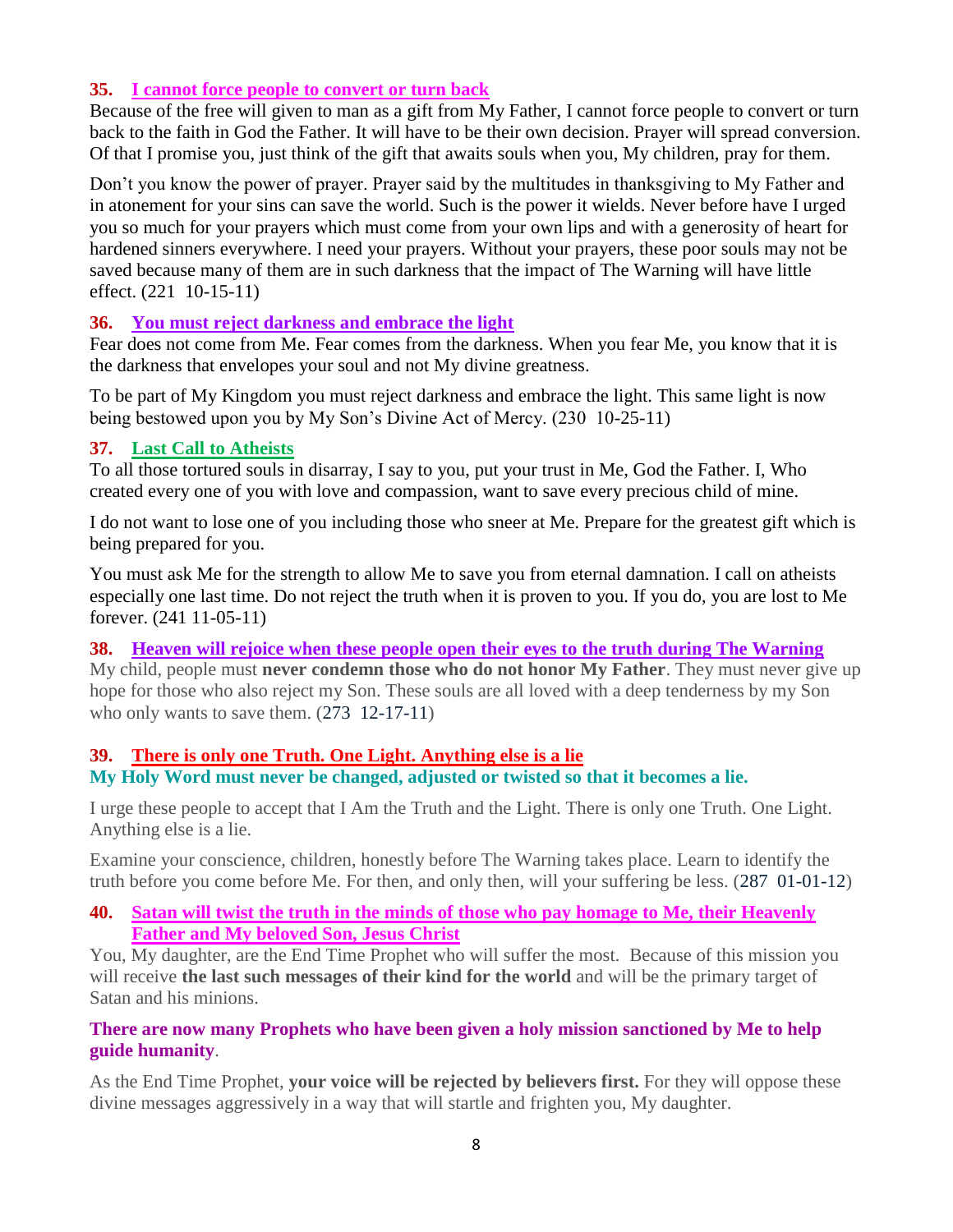Satan will attack those poor holy souls as a means to hurt Me. **He has already blinded the hearts of believers to the truth**.

**He will twist the truth in the minds of those who pay homage to Me, their Heavenly Father and My beloved Son, Jesus Christ**.

Be joyful, however, because **much conversion has already been achieved with the help of other visionaries and prophets in the world. (**296 01-08-12**)**

## **41. [My Spiritual Guidance will block Satan's Acts of Destruction](http://www.thewarningsecondcoming.com/my-spiritual-guidance-will-block-satans-acts-of-destruction/)**

**The Book of Revelation was given to all My children to help them understand the turmoil** which will be caused towards the end times by the spread of lies created by Satan and his demons. Unless you understand the truth contained in the Book of Revelation then how can you possibly understand the messages I am bring to you today?

I communicate to you now not just to prepare you for all this great act of My Mercy but to guide you through the maze of destruction planned by the Evil group whose King is the Evil One. My spiritual influence will **block Satan's acts of destruction significantly.** Hear My word. Follow My instructions. Lead and support each other in your faith and you will be given the help required to follow the path swiftly towards the promises I made to *y*ou.

Many of you, My precious children, will be frightened but **please do not let fear block the truth.**  Satan will use fear to stop you from accepting My message of love. Much of what I tell you now is very difficult for you to understand. But understand this. Were I not to come now and show you the truth then you would be lost.

My Holy Scripture is the truth. The truth is reflected in My Holy Scripture … **The truth will always remain the same.** It can never be changed or adapted to suit mankind. It will always remain the same. (112 06-11-11)

### **42. Beware of the word "Tolerance"**

Tolerance can be the most perfect mask for evil. It is clear for anyone who is alert, through My teachings, to immediately spot when these crimes against mankind unfold before your eyes. In the name of tolerance people are murdered, denied their freedom and, above all, the right to fight for moral justice. Oh yes, children be aware, alert, and on your guard when you hear the word "tolerance" as it is one of Satan's favorite games of deceit. (28 12-18-10)

### **43. My Teachings have never changed**

These teachings (written by my Apostles and Disciples) have not changed since I left this earth. They are there for a reason. You can change their interpretation, water it down, add new meaning or delete some parts but one thing will remain. And that is the Truth. The Truth will always stay the same. It cannot and will not be changed to suit mankind. (24 11-30-10)

You must remember that My teachings are the same as they have always been. Those who come in My name must be watched carefully. If they proclaim My word then they are of the light. When you find My teachings to be changed in any way that seems strange to you walk away. Do not listen. These unfortunate people have been tempted by the Evil One to distort My teachings deliberately to lead you astray and confuse you.

Any doctrine that has not originated from Holy Scripture and which claims to proclaim the Truth is a lie. This is a sin against Me and is a grievous attack on me and My Eternal Father. (33 12**-25-**10)

My heart. (25 12-07-10)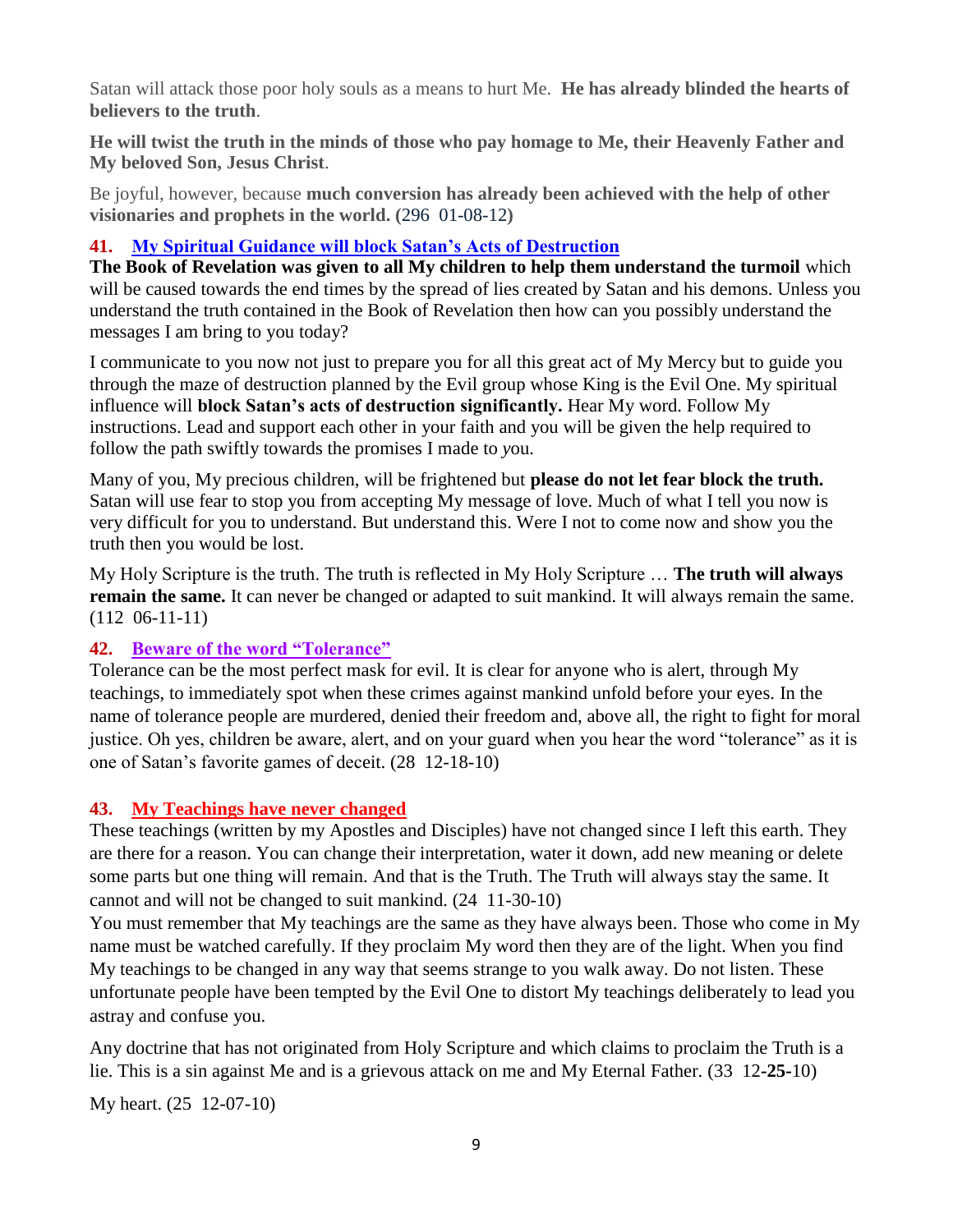# **44. Very soon, Hell will be formally [declared as a place, which does not exist](http://www.thewarningsecondcoming.com/very-soon-hell-will-be-formally-declared-as-a-place-which-does-not-exist/)**

**Souls will be told that all of God's children, once they live reasonable and dignified lives – irrespective as to whether they believe in God, or not – will be given Eternal Life. But this will be a lie.** There is no return from Hell. It is for eternity**…** When you are convinced that Hell does not exist, then you wrongly assume that sin is irrelevant… **This is the kernel of the new, soon to be introduced, doctrine, which you will be forced to swallow.** This is when you will be tricked into neglecting to prepare your soul for the Great Day of the Lord, when I come to claim you as Mine.

For those of you who cannot receive the Sacrament of Confession – those who follow many faiths and religions – then you must accept the Gift I gave you of the Plenary Indulgence. (See *Crusade Prayer 24* in Crusade Prayers Book, or *No. 4 Instructions*, No. 15, or message # **320** on 01-31-12) (1,013 01- 12-14)

### **45. The reality of Hell**

Choose the lies promoted by The Deceiver – the main one being that God, the Eternal Father does not exist – and you are doomed. On entering the Gates of Hell, you will then realize the horrible mistake you have made. Believe Me, My children, if you could just witness the shock and sense of horror of those souls when the final truth after death is revealed to them, you would not be able to withstand even just one moment of this torment. Should you witness just a glimpse of this place now, in human terms, you would drop dead with sheer terror of the fate that befalls those who chose the path of sin. (38 01-11-11)

## **46. Do not accept the Mark of the Beast**

These people (Satan followers) will now control each of you through a global currency and your country´s indebtedness. No country will escape their clutches. Please heed My word. Your money will be worthless. Your access to food and other necessities will only be possible through the Mark, the identification I spoke about. Please, please do not accept this Mark because you will be lost to Me. This mark will kill you, not just physically but spiritually. Remain outside of this jurisdiction. Start planning your food stock piles, blankets, candles and water now, if you want to avoid receiving The Mark. The Mark of the Beast. (67 04-17-11)

Do not accept the Mark. If more of you do not accept then you are stronger in numbers. This Mark – the Mark of the Beast will be your downfall … Do not let the Anti-Christ, for all his convincing charm, win over your souls ... Do not accept the Mark because if you do, you will come under his evil hypnotic influence. (10 11-15-10)

### **47. [God the Father: Come, follow My Son, along the Path of Truth](http://www.thewarningsecondcoming.com/god-the-father-come-follow-my-son-along-the)**

It is only when you place your love, for these special Gifts, before your love for God, that you will fail to feel peace. So, while you will find joy in the Gifts I gave to you, they can only be enjoyed properly when they are combined with a pure love of heart for your Creator (694 02-07-13).

### **I Am** [your Teacher, and through Me, you will understand the Mysteries of My Final Divine Plan](http://www.thewarningsecondcoming.com/i-am-your-teacher-and-through-me-you-will-u)

You must, not only, follow My instructions at this time, you must take on the responsibility of helping Me to salvage the souls of those who have no interest in Me and who have no desire in saving their souls, redeeming themselves before Me, or receiving the Sacraments.

These lost lukewarm souls are My greatest concern, because their numbers are large, and slowly, they are drifting further and further away from Me. I pine for their souls.

Then, finally, there are the souls – through no fault of their own – who have never heard of Me. Who never knew about My death on the Cross, or the implications this bears on the future of their existence. (695 02-08-13)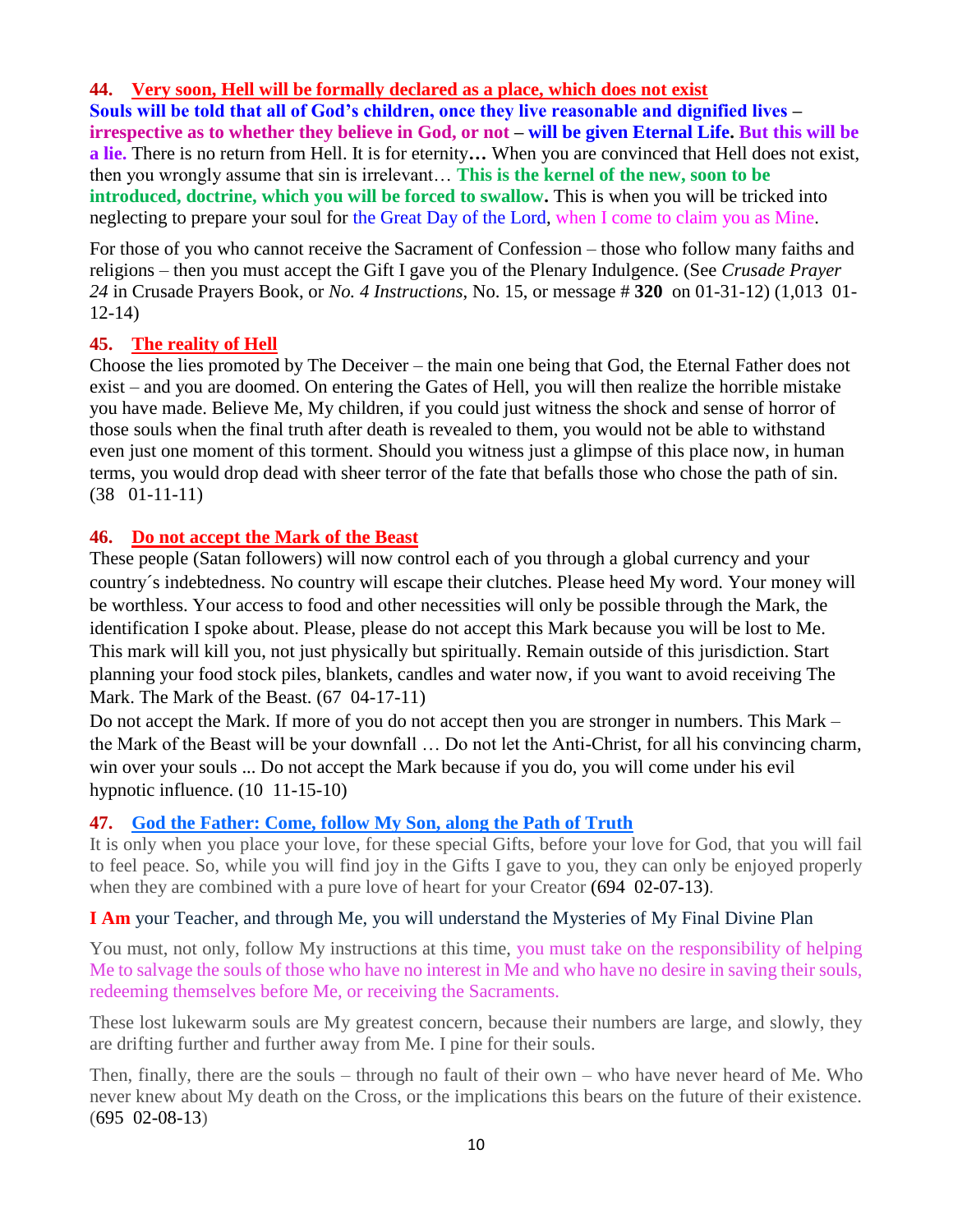### **48. [Many believe Hell to be, merely, a Place from Folklore](http://www.thewarningsecondcoming.com/many-believe-hell-to-be-merely-a-place-from)** (698 02-11-13)

### **49. [The biggest mistake you can make is to assume that only hardened sinners are cast into the](http://www.thewarningsecondcoming.com/the-biggest-mistake-you-can-make-is-to-assume-that-only-hardened-sinners-are-cast-into-the-fires-of-hell/)  [fires of Hell](http://www.thewarningsecondcoming.com/the-biggest-mistake-you-can-make-is-to-assume-that-only-hardened-sinners-are-cast-into-the-fires-of-hell/)** (710 02-24-13)

### **50. [Many of you will reject this Call from Heaven because of](http://www.thewarningsecondcoming.com/many-of-you-will-reject-this-call-from-heaven-because-of-fear/) fear**

When you attack My Holy Word, given to a true Prophet, you interfere with the Will of God. You may feel no shame now. You may believe you are defending My Word when you attack My Prophets, but in time the damage you do to this, My last Mission on earth, when revealed to you, will bring you terrible fear and sorrow.

If you love Me, you must keep your eyes open and read carefully My instructions. If you fail to heed My warnings, given to you because of God's Love, you will reject the Truth. The Truth can only save you. The Truth is the oxygen needed to sustain the life of your soul. Without the Truth you will not see Me clearly, nor will you be able to make the right choices. Remember I Am the Truth. Without Me, you have no life. (718 03-06-13)

### **51. [The danger to the Existence of the Holy Eucharist will be shown to you](http://www.thewarningsecondcoming.com/the-danger-to-the-existence-of-the-holy-eucharist-will-be-shown-to-you/)**

through the arrogance of those within My Church, whose plan to change the Truth has begun in earnest.

As My Body, through the Holy Eucharist, sustains you, the death of My Body, My Church, will bring death to the souls of those who discard Me.

The time for the abomination is very near. The time for choosing between My Path, or that of the False Prophet, is almost upon you. Watch, now, as the Truth will be twisted by the Imposter. See how he will exalt himself in My Shoes, but will refuse to walk the path of Truth as a servant of God. (740 03-28-13)

## **52. [Mother of God: When God's children are misled by lies, they will become separated from](http://www.thewarningsecondcoming.com/mother-of-god-when-gods-children-are-misled-by-lies-they-will-become-separated-from-him/)  [Him](http://www.thewarningsecondcoming.com/mother-of-god-when-gods-children-are-misled-by-lies-they-will-become-separated-from-him/)**

When you say my Holy Rosary daily, you are given every kind of protection and you will be able to uphold the Truth, the Holy Word of God.

Anyone in my Son's Church on earth, who leads the people, who cannot recite the Holy Rosary before his congregation, does not come from God. **(**759 04-14-13 **)**

# **53. [The Word according to God will be pulled apart as paganism sweeps the Earth](http://www.thewarningsecondcoming.com/the-word-according-to-god-will-be-pulled-apart-as-paganism-sweeps-the-earth/)**

To all of those who follow Me, I say walk with your heads held high. Never waver from the Truth when those including your family and friends, plead with you to turn away from My Holy Word, given to you during My time on Earth. You must not weaken your resolve to remain loyal to Me. Some of you will be strong during the journey of persecution. Others will fall. Some will give up. Others will decide to accept the lies presented as Holy Doctrine and will be separated from Me.

I will carry all those on My Shoulders who trust in Me completely. I will grant protection to all those who are brave enough to continue to offer the Holy Mass in the way in which it is meant to be conducted. I will protect the Sacraments presented by those holy sacred servants of Mine who refuse to budge or leave My Service. Those who pledge themselves to My Care will have nothing to worry about.

I allow for this suffering, this final persecution, because it is the final weapon against the Beast. Without it, he would steal the souls of the majority of the world's population. (761 04-16-13)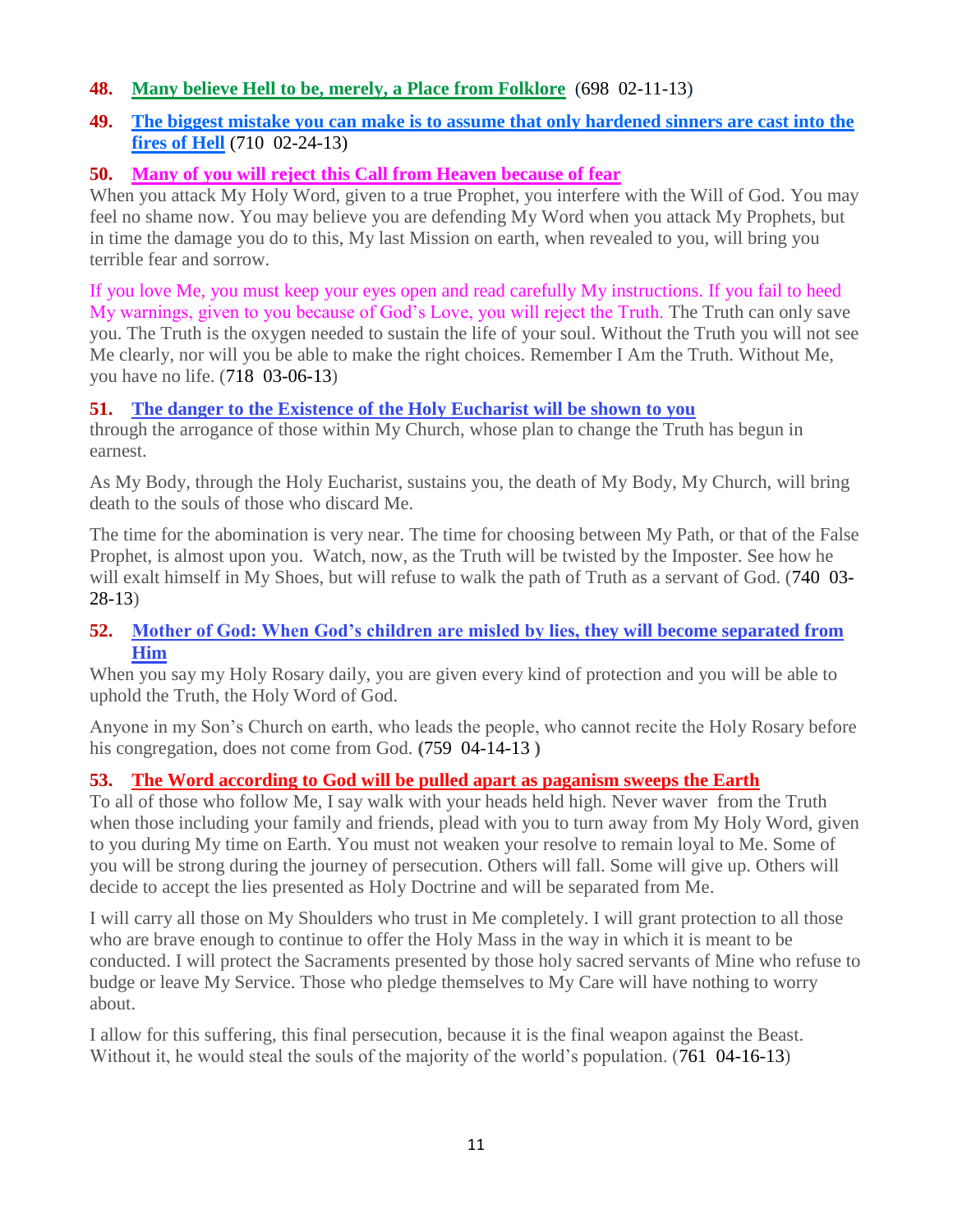## **54. [When man does not believe in God, he does not accept the difference between right and](http://www.thewarningsecondcoming.com/when-man-does-not-believe-in-god-he-does-not-accept-the-difference-between-right-and-wrong/)  [wrong](http://www.thewarningsecondcoming.com/when-man-does-not-believe-in-god-he-does-not-accept-the-difference-between-right-and-wrong/)**

Without guidance from God, he will walk into every trap laid down before him by Satan. So much hatred is then manifested in the hearts of man, because once they leave themselves open to the evil one, their hearts fill with anger. The worst anger will be directed at Christians, and yet these people will not know why they feel this way. This is why those who claim not to believe in God spend more time condemning those who do. **(**764 04-20-13**)**

### **55. [They will lie continuously, and their public homilies will be a nonsense in the Eyes of God](http://www.thewarningsecondcoming.com/they-will-lie-continuously-and-their-public-homilies-will-be-a-nonsense-in-the-eyes-of-god/)**

Those disloyal to My Body will change many laws and will create new interpretations of the significance of the Holy Eucharist. Many holy servants of God, and lay people throughout all Christian faiths, will watch as the Holy Spirit will be attacked. Many will be shocked at the way in which My Name and My Teachings will be reinterpreted, so that the emphasis will be on man's obligation to man. Man will be encouraged to love each other, and put their needs, before the altar of God.

Externally, this approach to Christianity will be seen as a good thing. It will promote the importance of love, but not in a way which is dictated by God. People in high places will be seen to publicly praise one another as they perform religious ceremonies. They will bow to each other in deference and will throw themselves, in adulation, at the feet of the enemies of God. All these grandiose rites will fool the world and many will not realize the purpose of these ceremonies. These acts, these new homilies and new ceremonies, supposedly to honor Me, Jesus Christ, will instead be black in kind, for they will glorify the Beast.

The king of darkness is moving rapidly with his evil spirits, within the hearts of many who have responsibility for leading My followers… Others, like wolves in sheep's clothing, have sold their souls to Satan. And just as he acts, they will be cunning in the way in which they will deceive God's children. They will tempt others by praising their servants for being holy and this will attract those servants, with a love of self, stuffed with pride, who will follow like sheep. They will lie continuously, and their public homilies will be a nonsense in the Eyes of God. Not one ounce of true humility will be seen in any of their words, although they will go to great lengths to ensure that they behave publicly as humble servants of God. The Power of the Holy Spirit will be absent in their presence, and those of Mine, who truly know Me, will bear witness to this.

So many of My poor sacred servants will be sucked into these lies, which will lead to the desecration of My Body, and many of those who boast of their love for Me, will be the first to plunge the next nail as they crucify Me all over again. (770 04-25-13)

# **56. [The sin of abortion is a mortal one and those responsible will burn in the fires of Hell for](http://www.thewarningsecondcoming.com/the-sin-of-abortion-is-a-mortal-one-and-those-responsible-will-burn-in-the-fires-of-hell-for-eternity/)  [eternity](http://www.thewarningsecondcoming.com/the-sin-of-abortion-is-a-mortal-one-and-those-responsible-will-burn-in-the-fires-of-hell-for-eternity/)**

Abortion, murder in the Eyes of God, will be forced upon all nations as a sign of defiance against the Almighty Father, God the Most High. When you condone this wicked abomination, you are guilty of terrible sin. The sin of abortion is a mortal one and those responsible will burn in the fires of Hell for eternity. **(**775 05-01-13**)**

# **57. [My Word is the end. It is final. There can be no other word](http://www.thewarningsecondcoming.com/my-word-is-the-end-it-is-final-there-can-be-no-other-word/)**

My Holy Spirit will fall over every nation where My Prayer Groups are set up. I will multiply the number of miracles, which have been witnessed already, where I have healed the minds, the spirit and the bodies of the wretched and sick amongst you. **(**786 05-13-13**)**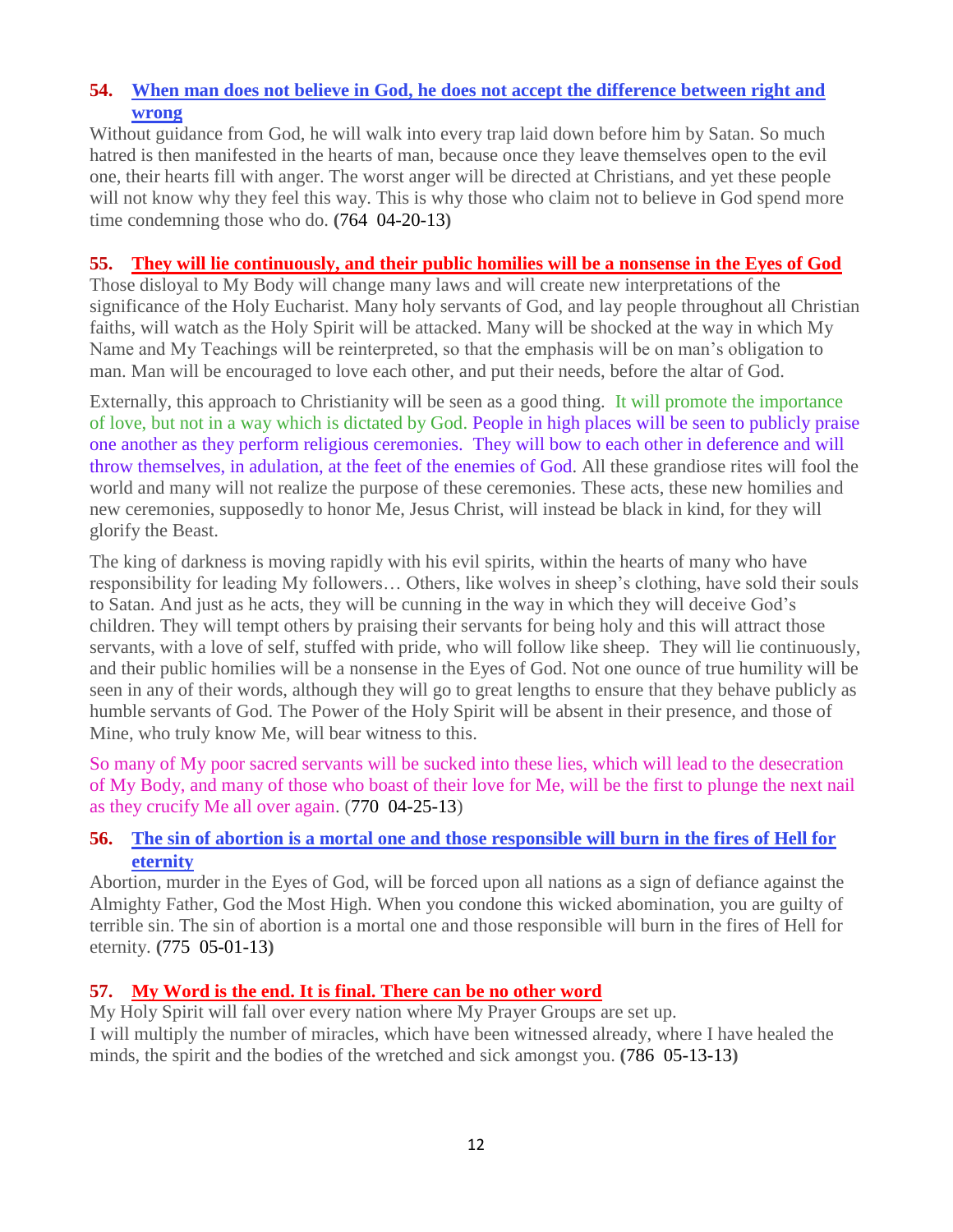### **58. [God the Father: I promised the world the Book of Truth and I never go back on My Holy](http://www.thewarningsecondcoming.com/god-the-father-i-promised-the-world-the-book-of-truth-and-i-never-go-back-on-my-holy-word-2/)  [Word](http://www.thewarningsecondcoming.com/god-the-father-i-promised-the-world-the-book-of-truth-and-i-never-go-back-on-my-holy-word-2/)**

I send My prophets to remind you of My Infinite Love for every one of My precious children. I also send them to warn you of the obstacles, which will be placed before you by the Evil One to take you away from Me. When I reveal these things, it is not to upset you, but to save you and to keep you from harm.

The Remnant Army will be given the greatest powers to defeat the Beast. It will be strong enough to do this, so never feel disheartened when My enemies try to prevent you from multiplying across all nations. Their power will be quashed and those who are weak and accept the lies, which will be presented to them, soon, in the Name of My Son, will be lost to Me. Only through your love for Me and My beloved Son, Jesus Christ, and by the Power of the Holy Spirit can all of My children be saved… I will protect you and guard you at all times. Uplift your souls to Me through your allegiance to My Son and you will be given the most Glorious Gift of My New Paradise. (800 05-26-13)

### **59. I Am [Present in the Most Holy Eucharist through the Act of Transubstantiation](http://www.thewarningsecondcoming.com/i-am-present-in-the-most-holy-eucharist-through-the-act-of-transubstantiation/)**

My Divine Presence sustains your soul and provides all those who accept My Holy Eucharist with a special Grace, which will bring you closer to Me. (804 06-2-13)

#### **60. [Your pagan practices will lead you to Hell](http://www.thewarningsecondcoming.com/your-pagan-practices-will-lead-you-to-hell/)**

The scourging which I endure at this time is not just because of the pending betrayal of Me within My Own Church, but it has to do with the false, pagan idols who replace Me in today's world.

Paganism is growing very quickly and is embraced as a new popular culture, an alternative to the belief in the One True God.

Many, who look for diversions, in order to fill the emptiness in their souls, do this through the adulation of Buddha statues, which become central to their lives, their homes and places of work. They are lulled into a sense of spiritual calm when they practice new age paganism, such as yoga, reiki and so-called meditation. Soon afterwards, they will become attracted to a deep longing and will continue to believe in all the false promises made by those who practice this abomination. For this is what it is  $$ a form of the occult, which blinds many millions of souls to the Truth of God.

So many souls become infested by these practices, which open the door to your soul and allow Satan and his demons to devour you. These – and make no mistake – are powerful practices, in that they attract evil spirits. The use of tarot cards, yoga, reiki and certain types of meditations, which embrace pagan practices, will contaminate you. In time you may become ill and full of black despair, as the spirits of evil enter your lives, from which there is little escape.

The other form of paganism lies in the practice of atheism. Those of you who are proud of your atheism and who may practice good lives, in that you are kind and loving to others and treat your neighbors with respect, know that the Kingdom of Heaven is not yours. (805 06-03-13)

### **61. [Lies, very often, come dressed as good things](http://www.thewarningsecondcoming.com/lies-very-often-come-dressed-as-good-things/)**

Evil will rarely be seen as such, because that is not how Satan plans his deceit upon mankind. He, the evil one, whose works are seen within the words, deeds and acts of weak souls, is careful never to reveal himself. He will, through the poor souls he infests, come across as caring, pleasant and will always present an attractive façade.

The Beast is planning the destruction of humanity in two ways, at this point in time. In the first instance, he is destroying life through abortion, murder and war. In the second instance, he is attacking My Church on Earth so that all churches, which honor Me, Jesus Christ and My beloved Father, are destroyed. (808 06-06-13)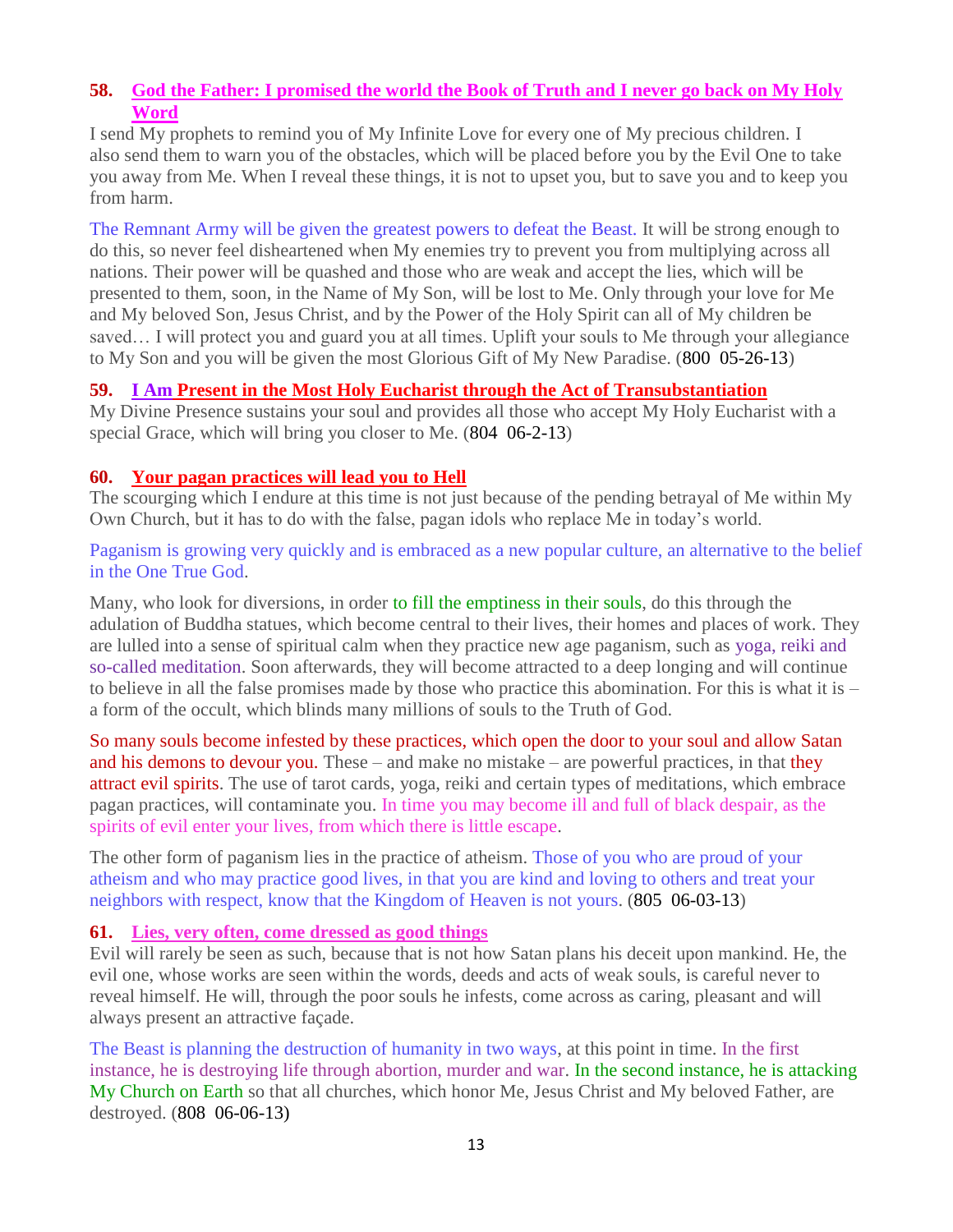### **62. [God Exists in every single person born in this world, irrespective of their faith or the belief](http://www.thewarningsecondcoming.com/god-exists-in-every-single-person-born-in-this-world-irrespective-of-their-faith-or-the-belief-of-their-parents/)  [of their parents](http://www.thewarningsecondcoming.com/god-exists-in-every-single-person-born-in-this-world-irrespective-of-their-faith-or-the-belief-of-their-parents/)**

Some of you are born with imperfections, which create trauma in your lives. Hard though this may be, you are given this suffering to save others, who would otherwise cease to exist. You see, those souls who dishonor My Father and who will never ask for the forgiveness of their sins will end up in the fires of Hell, for all eternity. Your suffering will help save them, for they cannot and will not save themselves. You choose this suffering before you were born. You may accept this now or perhaps later, but you are safe in My Kingdom for Glory will be yours for eternity. **(**816 06-15-13**)**

## **63. [The biggest lie is that Satan can foretell](http://www.thewarningsecondcoming.com/the-biggest-lie-is-that-satan-can-foretell-the-future-but-this-can-never-be/) the future, but this can never be**

Many sects who do not accept the Existence of the True God, honor instead the Beast in their temples. These poor souls, whose love of themselves, which springs from a fierce ambition, have set up temples, which brazenly honor Satan.

When they curse God they hold black masses, many of which are held in secret and attended by powerful people, including those who say they serve God in His churches. Their satanic ceremonies are commonplace and they are proud of their acts. They proudly proclaim their buildings to be temples, for no shame do they have in their souls. These temples are set up to pay homage to Satan, not God, yet they would have you believe otherwise.

They will be punished by Me for their crimes against humanity and the profanities against God, of which they are guilty. Many of them curse My Father by using the terms which are unique to Him. My Father said: "I Am the Beginning." "I am" is used to denote their love of self and they will emulate every holy act, deed and repeat words, which were given to the world by God, in order to defile Him.

Their temples will be, during the Great Chastisement, torn asunder by God and they will become barren and empty without any kind of power over God's children.

Satan is very careful as to how he captures their souls. He shows them great visions of the future, which he tells them is theirs. He tells them of great events, which are to take place in the future, which is theirs for the taking. All are lies. None of what he tells them is true.

**The biggest lie is that Satan can foretell the future, but this can never be. Prophecy can only come from God.** No one has been bequeathed this Gift, which can only pour from the Lips of God. Satan cannot foretell future events, details of which can only be given to the prophets of God. (818 06-21-13)

### **64. [The Truth will free you.](http://www.thewarningsecondcoming.com/the-truth-will-free-you-lies-will-destroy-you/) Lies will destroy you**

How My Heart breaks for the suffering of My poor beloved servants, who now begin to see the confusion, which is being presented within My Church. To them, I say this. Stay and do what you must do to serve Me, under the roof of My Church. Remain firm to My Teachings. Do not accept new and so-called theological explanations, as to Who I Am; what I did for humanity or how I will return to claim all God's children, who accept My Mercy. Trust only in My Holy Word, given to you through My apostles and in the Most Holy Bible. Anything, which differs from the Holy Sacraments or what you have been told about the need for redemption – do not accept it.

I solemnly promise each of you, My precious sacred servants, extraordinary Graces, in order to persevere in the face of persecution, as your faith will be tested to the limits, if you recite this prayer: **Crusade Prayer (110)** For Priests to remain true to Your Holy Word. (see the Crusade Prayers Book). **(**820 06-23-13**)**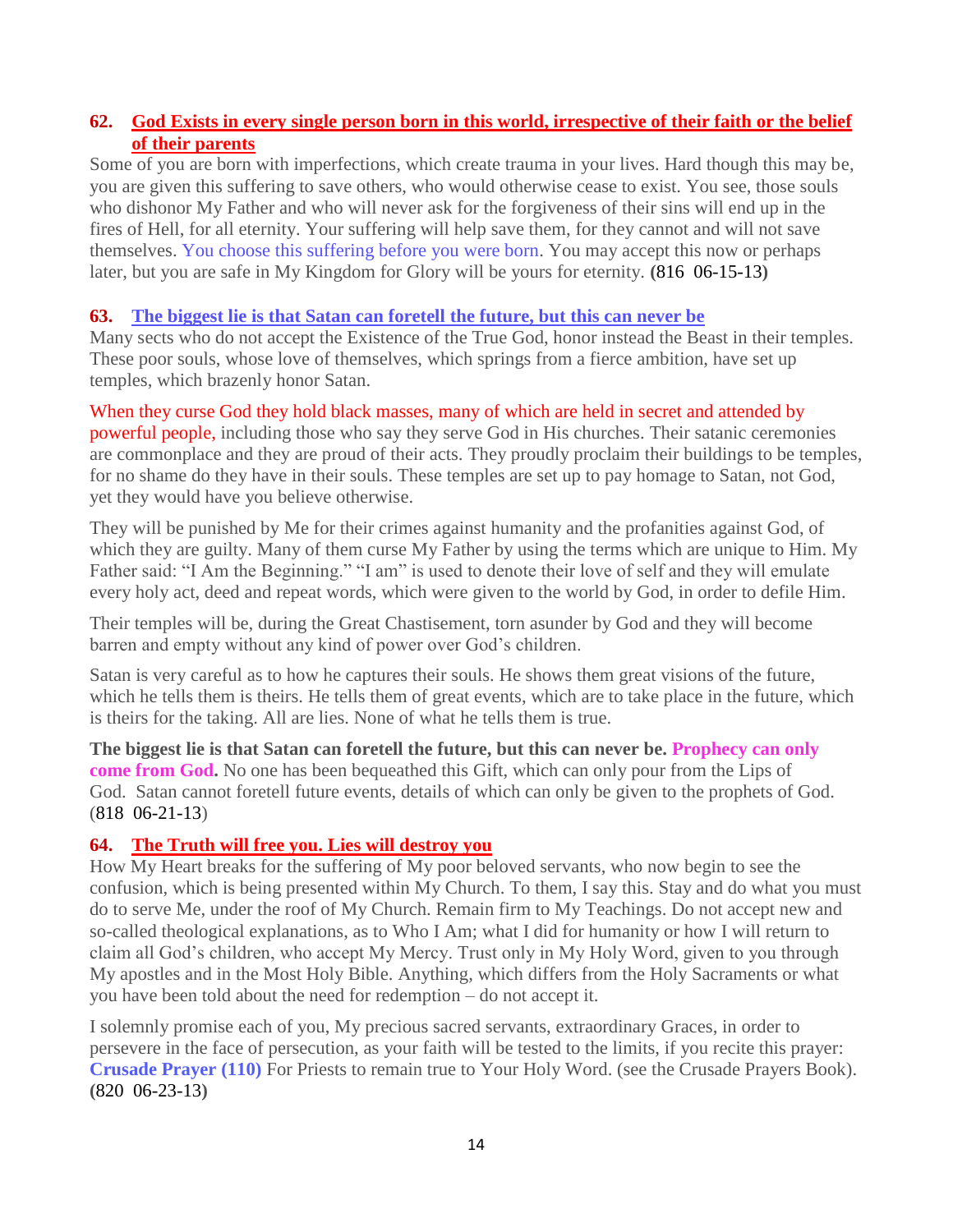### **65. Very few find comfort [in Me. I wait patiently and yet they will not come to Me](http://www.thewarningsecondcoming.com/very-few-find-comfort-in-me-i-wait-patiently-and-yet-they-will-not-come-to-me-2/)**

The Truth is so difficult to swallow and it is hard to digest, in that sacrifices of the flesh have to be made in order to accept it. The Truth, if and when it is accepted, takes great courage and only those who have the Gift of Humility can truly embrace it with ease. **(**822 06-25-13**)**

#### **66. [You will be accused of plotting against My Own Church, yet your only crime will be to](http://www.thewarningsecondcoming.com/you-will-be-accused-of-plotting-against-my-own-church-yet-your-only-crime-will-be-to-uphold-the-truth/)  [uphold the Truth](http://www.thewarningsecondcoming.com/you-will-be-accused-of-plotting-against-my-own-church-yet-your-only-crime-will-be-to-uphold-the-truth/)**

The Truth will save your soul and when you spread the Truth, it will bring Me more souls. By these means, I will defeat the Beast. (826 06-30-13)

### **67. [He will use the Truth of God to hide behind, until the right moment](http://www.thewarningsecondcoming.com/he-will-use-the-truth-of-god-to-hide-behind-until-the-right-moment/)**

When the Truth is declared, it is not easily accepted, though It be the Word of God. Yet, when lies are presented, dressed up as the Truth, they are more readily accepted, and in most cases, greeted with warm and welcoming arms. Be warned about the lies, which will be presented by My enemies, who declare themselves as My spokespersons. They will misguide you in many ways, for fear that you will catch them out in their deceit. They will spend their time associating with those known to the world as good and holy, pure servants – many of whom are now in Heaven with Me. By association they will be seen to be loyal disciples of such saints. Then they will repeat the Truth of My Teachings and this will confuse you. You will say: "But how can this be?" "This man speaks the truth."

The cunning of the Beast is beyond your comprehension, My beloved followers. He is careful never to reveal himself and so he hides behind the Truth. When he is present in poor, deluded souls, he will use the Truth of God to hide behind, until the right moment. Then, out will be poured obscenities against the Word of God, but to many, this will not be clearly evident. Look behind the words, which will be carefully constructed and you will detect the lie. This is the kind of force, which God's children will have to contend with. (833 07-07-13)

### **68. [The Ten Commandments, given to the world by My Father through the prophet Moses, are](http://www.thewarningsecondcoming.com/the-ten-commandments-given-to-the-world-by-my-father-through-the-prophet-moses-are-being-re-written-by-man/)  [being re-written by man](http://www.thewarningsecondcoming.com/the-ten-commandments-given-to-the-world-by-my-father-through-the-prophet-moses-are-being-re-written-by-man/)**

You legalize murder, execution, euthanasia and abortion and say that these are good things. This is evil at its worst, when you challenge the Author of all life – the Creator of Heaven and Earth – by tampering with the Divine Laws of God.

So obsessed are you with the seeking out of worldly goods and so infested are you with unhealthy ambitions, that you destroy those people who get in your way. Despite this, I will show you Mercy, if you come back to Me.

No sin, with the exception of blasphemy against the Holy Spirit, is so bad that it cannot be forgiven. I plead with all of you to examine your conscience and become reconciled with Me, once more.

I Am Patient. I Am Love. I Am your Salvation. I Am waiting. Please come to Me soon, for I love you with an unfathomable passion. I will not rest until I have saved all of you. **(**834 07-08-13**)**

#### **69. [My Holy Word may not be changed or adapted so that it becomes something else](http://www.thewarningsecondcoming.com/my-holy-word-may-not-be-changed-or-adapted-so-that-it-becomes-something-else/)**

These precious souls of Mine are vulnerable because many will fail to see the way in which their faith will be used to endorse the new, soon-to-be liturgy, which will fail to honor Me, Jesus Christ, the Son of man.

Many will assume, incorrectly, that the new liturgy and the new mass – although changed greatly – can do no harm… My Church is infallible, but **should any so-called servant or leader in My Church**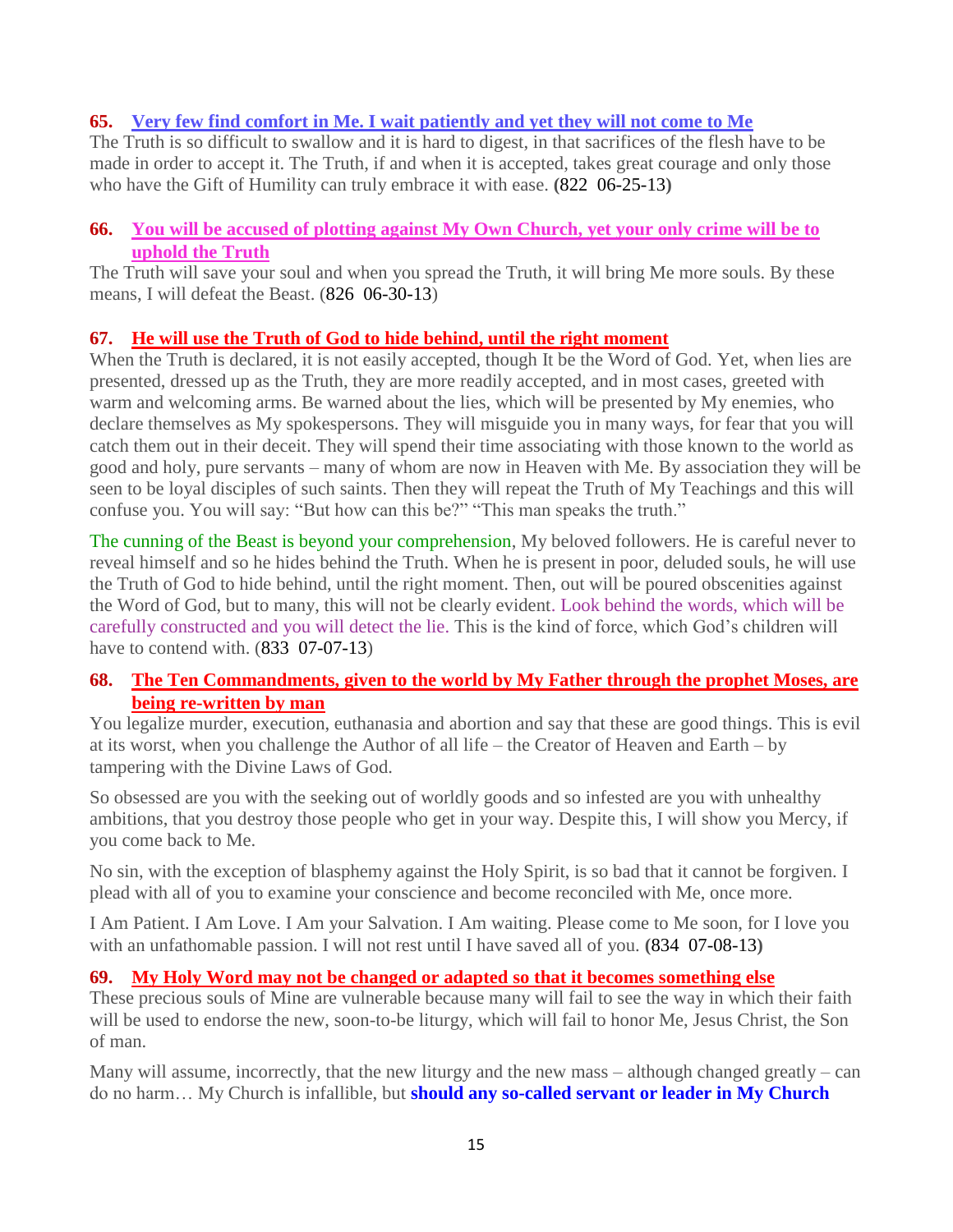#### **twist the Word of God or rewrite the meaning of the Holy Eucharist, then they blaspheme against God.**

When anyone – no matter how high they stand amongst you – denies the Truth, they are guilty of heresy and do not come from Me. (900 09-07-13)

### **70. [Deny sin and you deny Me](http://www.thewarningsecondcoming.com/deny-sin-and-you-deny-me/)**

**Accept sin as being a good thing or believe, for one minute, that I will excuse it, without reconciliation, then you can no longer claim a place in My Kingdom.** I warn you that this period ahead of you will lead you on the most dangerous path of destruction, unless you remain true to My Holy Word… **My Anger is rising now, as I see how little respect many of you show towards the Truth as it was written in My Father's Book. There can be no other Truth. Any form of deviation can never be accepted by God. No arguments. No human reasoning. No exceptions. The Truth will live for Eternity. Lies will drive you into the arms of the Beast.** (925 10-04-13)

## **71. [My Church was built upon the Truth, and nothing but the Truth should spill from her lips](http://www.thewarningsecondcoming.com/my-church-was-built-upon-the-truth-and-nothing-but-the-truth-should-spill-from-her-lips/)**

When My Church is applauded openly by a proud and secular world, know then that the two separate entities are close to joining as one. When My Church embraces the secular world, becomes politically motivated by it, and seeks recognition in the world of politics and business, know then, that I would never condone such action… When My Church speaks only of this world, its woes, its problems, the suffering of man and does not preach the Word of God, it separates itself from Me… My Word can never be changed and any man who takes My Word and defiles it will suffer eternal punishment. (947 10-27-13)

# **72. [I will never walk in the flesh again](http://www.thewarningsecondcoming.com/i-will-never-walk-in-the-flesh-again/)**

A number of carefully staged miraculous cures will be presented to the world by those enemies of God who will say that they are of Me… Great accolades will be showered down on those false representatives, who say they lead My people. Soon the world will openly declare that these imposters are living saints and it won't be long before they introduce the Antichrist.

When the secular world, finally relents and joins forces with the false imposters, who will take over the Temple of God, the time will be soon for the greatest abomination to be witnessed. That will be when the temple has been created to become the seat of the Antichrist. By then, those who will adore the Antichrist will be numbered in their billions. (977 12-03-13)

### **73. [Mother of Salvation: My Son died to save your souls, not to free you from the ills of this](http://www.thewarningsecondcoming.com/mother-of-salvation-my-son-died-to-save-your-souls-not-to-free-you-from-the-ills-of-this-world/)  [world](http://www.thewarningsecondcoming.com/mother-of-salvation-my-son-died-to-save-your-souls-not-to-free-you-from-the-ills-of-this-world/)**

As foretold, the darkness has already descended upon the Church and this plan to devour the souls of the faithful will continue until the Body of my Son is desecrated in accordance with the plan of the Antichrist… The call to help humanity – the poor – the persecuted – will be their (God enemies') main focus, not the proclamation of the Word. They will not urge you to pray for your souls or for the salvation of other souls. No, instead, you will be asked to help these souls from a humanitarian perspective.

When you do not hear the call to save your souls, from those who claim to represent the Church of my Son, then you will know, within your hearts, that something is terribly wrong… My Son died to save your souls, not to free you from the ills of this world, which will always exist until my Son reclaims His Rightful Throne, promised to Him by God the Most High. **You must never forget the Word of God. All that matters now is to plead for the salvation of all souls – irrespective as to whether they are kings or paupers.** (979 12-05-13)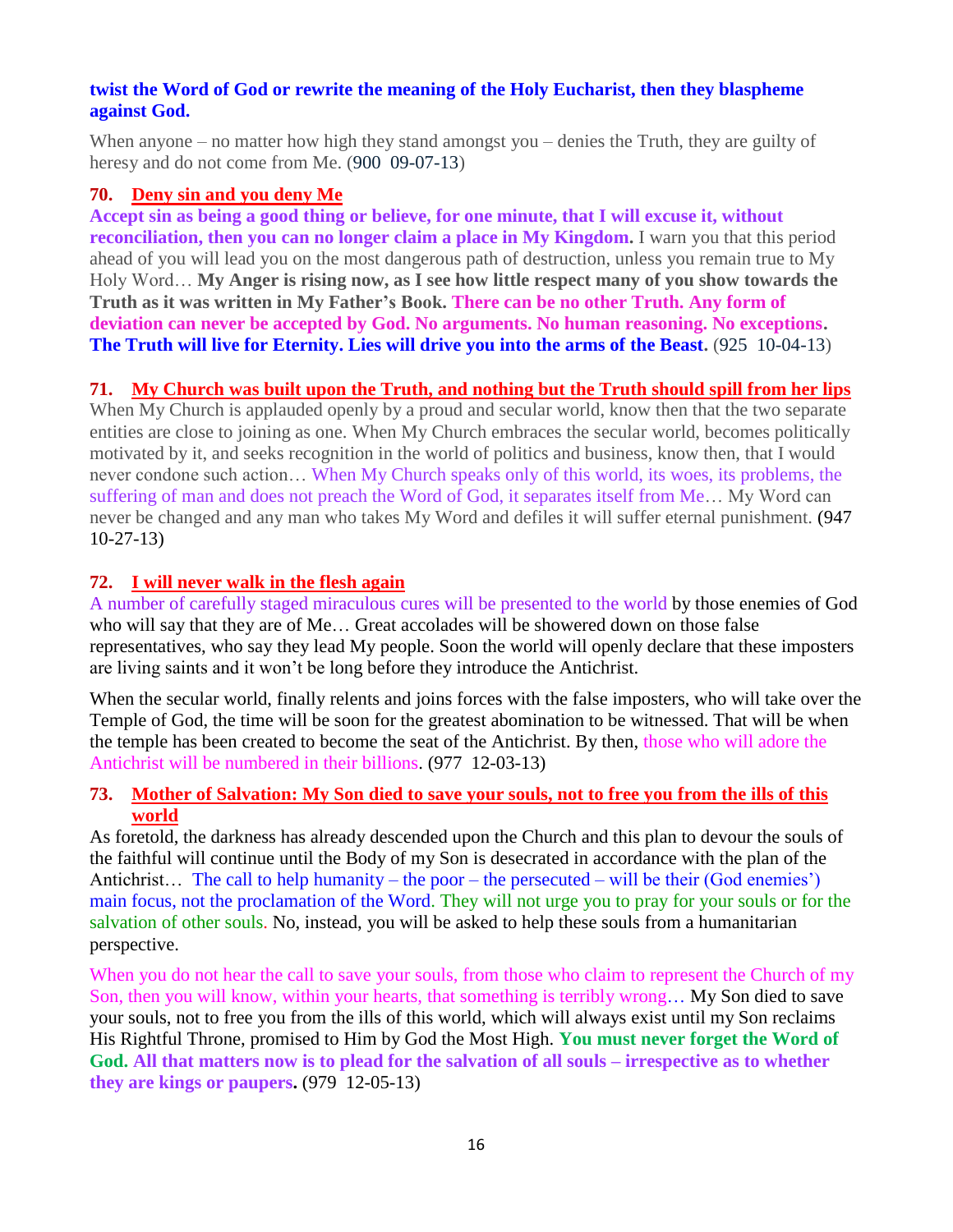#### **74. [You cannot impart the Truth when your ego seeks popularity](http://www.thewarningsecondcoming.com/you-cannot-impart-the-truth-when-your-ego-seeks-popularity/)**

How it pains Me to see so many people accept the false humility, which lies behind the humanism, which is so favored by those in My Church.

**My Role as Savior and Redeemer of the human race has now been forgotten.** The false humility, within My Church, will continue to be witnessed and all will applaud those who promote the need to look after material welfare of those in need. All this will result in a false religion...

When did you decide to replace Christianity with humanism, where no mention is made of Me? ... What good is it to anyone to have the creature comforts in life when they cannot save their soul? If you seek admiration from the secular world, through public acts, designed to make you popular, then you do not carry My Cross. If you do not imitate Me, then you cannot speak for Me. You cannot impart the Truth when your ego seeks popularity.

When you forget the Sacrifice I made to save your souls, then you cannot serve Me… **Hear now, My servants, this, My Call to save the souls of all those over whom you have been appointed through the Sacrament of Holy Orders.** When you fail to repeat what you have been taught, you do not teach the Truth. When you promote humanism and urge those souls within your diocese to do the same, you reject Me.

Only the few, the elect, will serve Me up to the final Day. On that Day, many of those who call themselves servants in My Church on Earth will weep and scream begging Me to show them Mercy. By then, they will have lost Me billions of souls and for many of them they will be so caught up in the abomination, that they will fail to understand the truth of their destiny, until it is too late. (983 12-10- 13)

**75. [You were all given the Truth, but many of you have forgotten it. It bores you. It is too](http://www.thewarningsecondcoming.com/you-were-all-given-the-truth-but-many-of-you-have-forgotten-it-it-bores-you-it-is-too-troublesome/)  [troublesome](http://www.thewarningsecondcoming.com/you-were-all-given-the-truth-but-many-of-you-have-forgotten-it-it-bores-you-it-is-too-troublesome/)**

God's children were given the Truth in the Most Holy Book, but much of what is contained therein has little impact on people in the world today. How could it? So many are distracted by entertainment, are easily amused and quick to grasp anything, which titillates. Even the Truth of man's Creation has been denied… Then there are those who abuse their knowledge of the spiritual world and who have caused many souls to wander away from Me. In order to empower themselves with spiritual gifts, these poor souls instead invite the spirit of evil, when they call on the spirits of those who have entered Hell... Then there are those who curse others when they dabble in Satanism… Then there are those who do know Me, but who spend little time in My Company. They bring Me great sadness, for they take their souls for granted… **Soon, they will be deceived even further, when they are fed a new watereddown doctrine, which will be introduced by My enemies….** Finally, there are those who are closest to Me and who are learned in all things Sacred. These are the souls who bring Me great comfort and on whom I lean. Yet, there are those amongst them who do not live the Truth. They preach the Truth, but do not practice the basics of My Teachings. They do not love others as they should. (1,000 12-29-13)

### **76. [Mother of Salvation: The Truth will be twisted and the Word of God will be presented back](http://www.thewarningsecondcoming.com/mother-of-salvation-the-truth-will-be-twisted-and-the-word-of-god-will-be-presented-back-to-front/)  [to front](http://www.thewarningsecondcoming.com/mother-of-salvation-the-truth-will-be-twisted-and-the-word-of-god-will-be-presented-back-to-front/)**

Those who are to be appointed shortly, in the highest echelons of my Son's Church on Earth, will not be from God. They will not serve my Son and will change many doctrines and laws within the Church. So quickly will they bring about such changes, with many new books, missals and letters being introduced, that you will know then that such works would have taken years to prepare.

When my Son is denied publicly and when His Word is twisted, great care will be put into great public acts of charity. This will divert attention away from the reality. It will create diversion and finally the True Word of God will no longer be discussed. When all religions are brought under one roof and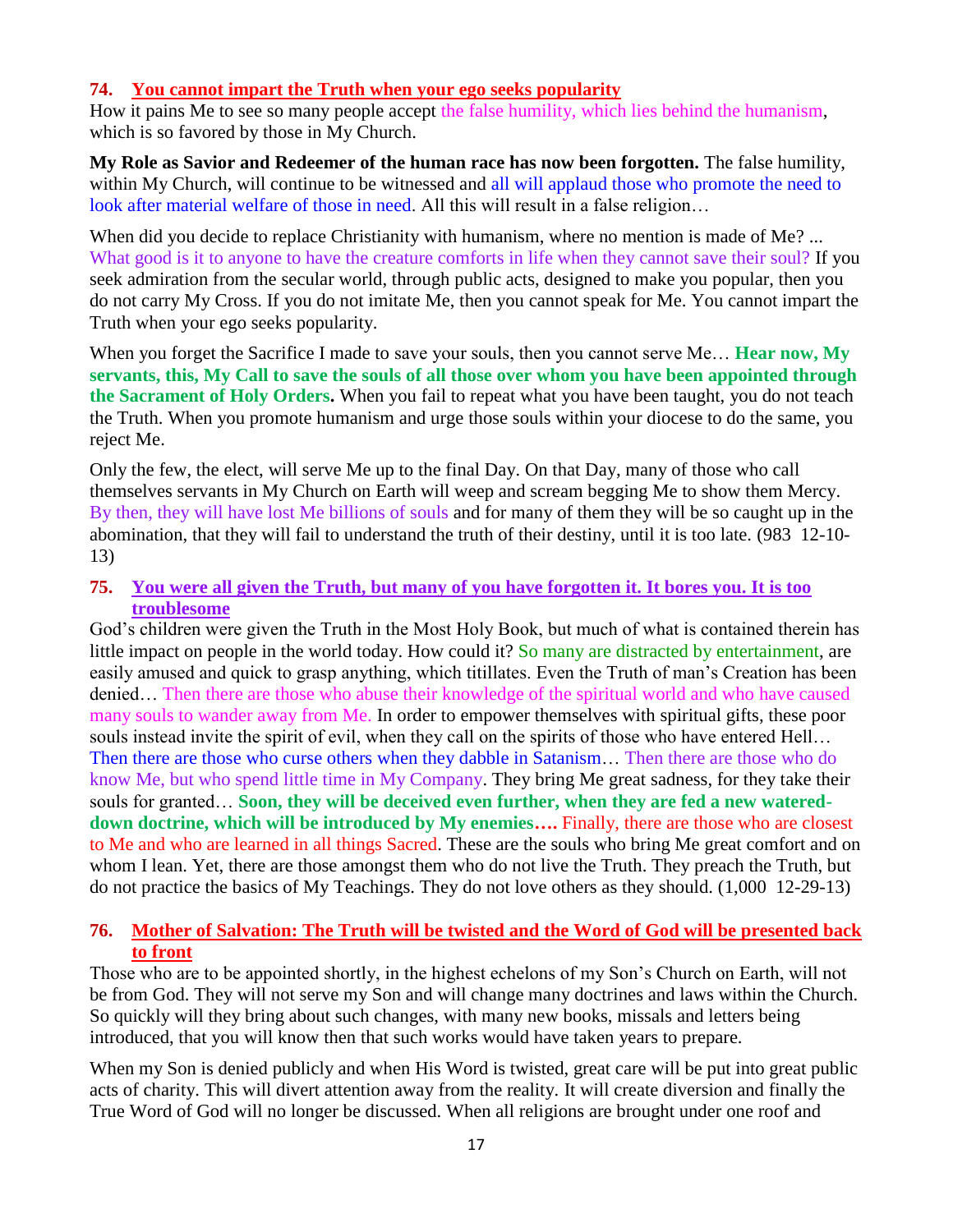where the views of the heathen are treated with great respect, then people will be afraid to stand up and declare the Truth. If and when they dare to do this, they will be accused of blasphemy. (1,002 01-01- 14)

### **77. [God the Father: I desire that you accept the Truth, not with doubt in your hearts, but with](http://www.thewarningsecondcoming.com/god-the-father-i-desire-that-you-accept-the-truth-not-with-doubt-in-your-hearts-but-with-love-and-trust/)  [love and trust](http://www.thewarningsecondcoming.com/god-the-father-i-desire-that-you-accept-the-truth-not-with-doubt-in-your-hearts-but-with-love-and-trust/)**

When I touch the hearts of souls, whom I Call upon to proclaim My Word, it is overwhelming for the chosen soul. My Presence shocks, as well as soothes… The Presence of the Holy Spirit is impenetrable and will remain so until My Will is done, as long as the soul accepts that which is expected of it. Then the longing for clarity, along with a need for reassurance, engulfs the soul. And while it seeks comfort and courage, the Force of the Holy Spirit cannot be halted, stopped or withheld.

The willingness of the soul to allow itself to become an instrument of the Holy Spirit, in order to proclaim the Truth, means that it is powerless to influence the Word, interfere with it or tamper with it in any way. (1,032 02-04-14)

### **78. [Wrong will be seen as right and right will be seen as wrong](http://www.thewarningsecondcoming.com/wrong-will-be-seen-as-right-and-right-will-be-seen-as-wrong/)**

The temptation to sin is a seductive one and the victim will always find it difficult to pull away… Sin and the temptation to engage in the act will always be presented as being a good thing, harmless, and in many cases will be perceived as being right. Wrong will be seen as right and right will be seen as wrong. Everything Satan is involved with, and particularly when he tempts man, with every conceivable reason, to turn his back on God, will be back to front. Everywhere Satan is present there will be confusion. Nothing will be as it should be. Nothing good can come from his infestation. Souls who participate in his schemes will, during and after the sin has been committed, suffer from a deep unsettling conscience. The important lesson here is to avoid situations where you are faced with temptation. To do this, you must pray for the strength to remain in a state of Grace.

**Let no man ever believe he has enough will power to withstand the pressures placed upon him by the spirit of evil.** When you believe this, you will fall suddenly and unexpectedly. You must remain alert, every minute of every day, for you never know when the Evil One is at work. **You must, therefore, pray each day the prayer to Saint Michael.**

*"Saint Michael, the Archangel, defend us in battle, be our protection against the wickedness and snares of the devil. May God rebuke him, we humbly pray and do thou O Prince of the Heavenly Host, by the Power of God, cast into Hell Satan and all the evil spirits who roam the world seeking the ruin of souls. Amen."* **(**1,063 03-06-14)

#### **79. God the Father: For this is the final period – [the final chapter in the fulfillment of My Holy](http://www.thewarningsecondcoming.com/god-the-father-for-this-is-the-final-period-the-final-chapter-in-the-fulfillment-of-my-holy-will/)  [Will](http://www.thewarningsecondcoming.com/god-the-father-for-this-is-the-final-period-the-final-chapter-in-the-fulfillment-of-my-holy-will/)**

**You, My children, must pray for every one of those who are lost to Me.** I pine for them. I crave their love. I weep for them. I wait for the day when they will understand My Covenant, created by Me in the beginning. For this is the final period – the final chapter in the fulfillment of My Holy Will. It was by My Covenant that I gave man the time needed to come to his senses and to recognize himself for what he is and what he is not.

It was because of the betrayal of Lucifer that man suffered. He, Lucifer, was loved and favored by Me. He was bequeathed with extraordinary gifts and powers and many Angels served under him. **When I created man, Lucifer went into a jealous rage. He could not bear that I would love My children to such a great extent and so he set out to separate Me from My children.** He tempted Adam and Eve and this meant that they, by their own free will, denied My Power and thought – just as Lucifer did – that they could attain My Power and claim a piece of My Divinity.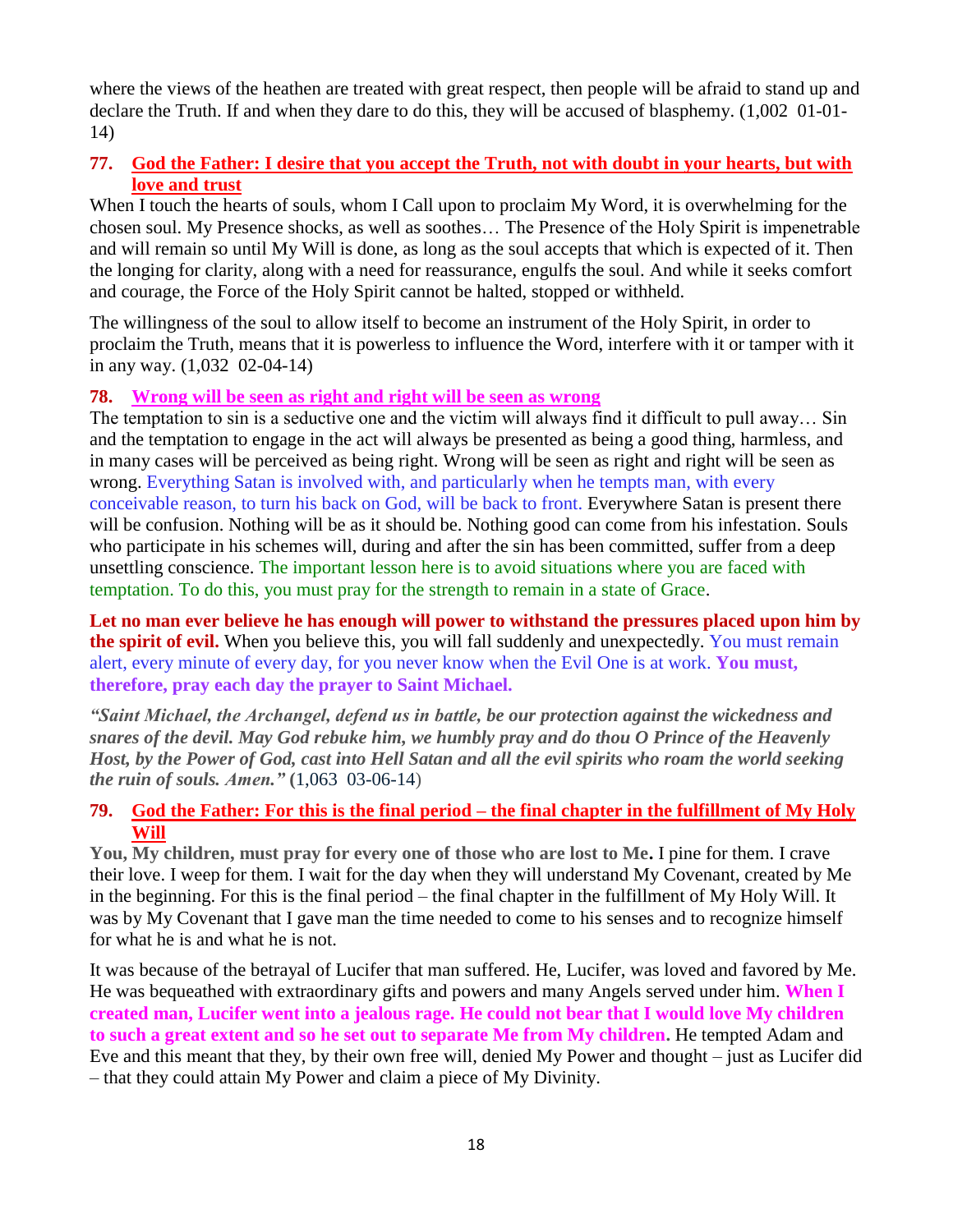Lucifer, along with his loyal angels – all of whom committed atrocities against My children – then and now – were cast into the abyss for eternity. But because of their free will – given by Me freely and with Love to humanity, I never claimed it back. So **I created the Covenant to win back their souls, through My Plans to redeem them.** They received huge favors from Me. I sent Prophets to warn them of the dangers of giving in to the temptation of the Devil. I gave them the Ten Commandments to guide them and to help them live according to My Will. **I sent them My only Son, taken from My Own Flesh, to bring them freedom from Hell.** They would not accept this, but **His death on the Cross was the turning point in My Plan of the Final Covenant.**

**The Book of Truth is the last part of My Intervention, before the Final Day, when I bring all of My children together and back to the Paradise, which I created for them in the first place… The final stage of the fulfillment of My Covenant will be a painful one.** Because of the influence of Satan and his demons, many people will be deceived into worshipping him and all his servants, who walk amongst you. I will tolerate the suffering of souls and the hardships, which will be borne by many innocent people, but only for a short time. Then, I will wipe My enemies off the face of the Earth… To ask Me to dissolve your fear and sorrow and to grant you the freedom from persecution, please recite the **Crusade Prayer (140)** *Protection of Hierarchy of Angels***. (See the Crusade Prayer Booklet).**  (1,069 03-13-14)

#### **80. [Mother of Salvation: God would never permit His Word to be changed or misinterpreted to](http://www.thewarningsecondcoming.com/my-love-for-humanity-is-whole-i-love-all-including-those-who-commit-the-most-wicked-acts/)  [suit man](http://www.thewarningsecondcoming.com/my-love-for-humanity-is-whole-i-love-all-including-those-who-commit-the-most-wicked-acts/)**

My dear children, when God sent prophets into the world, they were simply messengers. They were sent to impart the Truth – the Word of God… Over the centuries, many of God's children misinterpreted the role of the prophets… The Messages are what are important and the messengers are simply the conduits of the Word… The Word of God must never be ignored. The Image of God must never be replaced by images of His prophets or the saints, who gained His Favor… You must adhere to the Word, which was laid down in the beginning and never deviate from it, for it will never nor can it ever change. God's Word is final… My Son's Teachings were made known to humanity when He walked the Earth. They simply explained the Word in greater detail, but they never deviated from the Truth… **If any prophet or man, who claims to speak in the Name of God, tells you that the Word must be adapted to suit man's modern needs, then you must be on your guard. If you are told that the Word really means something else entirely, then do not accept it.** Man, including those who serve God, does not have the authority to tamper with the Truth… When you accept changes to what is contained in the Most Holy Bible, which contradict the Word of God, then you cut yourself off from the Truth. When you accept falsehoods, as a means to serve God by, on your own terms, then you separate yourselves from God.(1,111 05-04-14)

### **81. [The Book of Truth will be the antithesis of the new false book](http://www.thewarningsecondcoming.com/the-book-of-truth-will-be-the-antithesis-of-the-new-false-book/)**

The new false book – full of man-made flawed doctrine, which will justify sin – soon to be inflicted upon the world. **The Seal of the Living God will protect you against the Mark of the Beast and the Medal of Salvation against the heresy**, which will tumble out of the mouths of My enemies, who will seize My Church on Earth. (1,112 05-05-14)

### **82. [How many men are given to believe in wrongdoing, in the name of justice?](http://www.thewarningsecondcoming.com/very-soon-hell-will-be-formally-declared-as-a-place-which-does-not-exist/)**

Such men, who dictate your laws, including those, which govern your Church, would have you believe that the right to freedom of expression surpasses every Law of God, even when it glorifies sin. (1,113 05-06-14)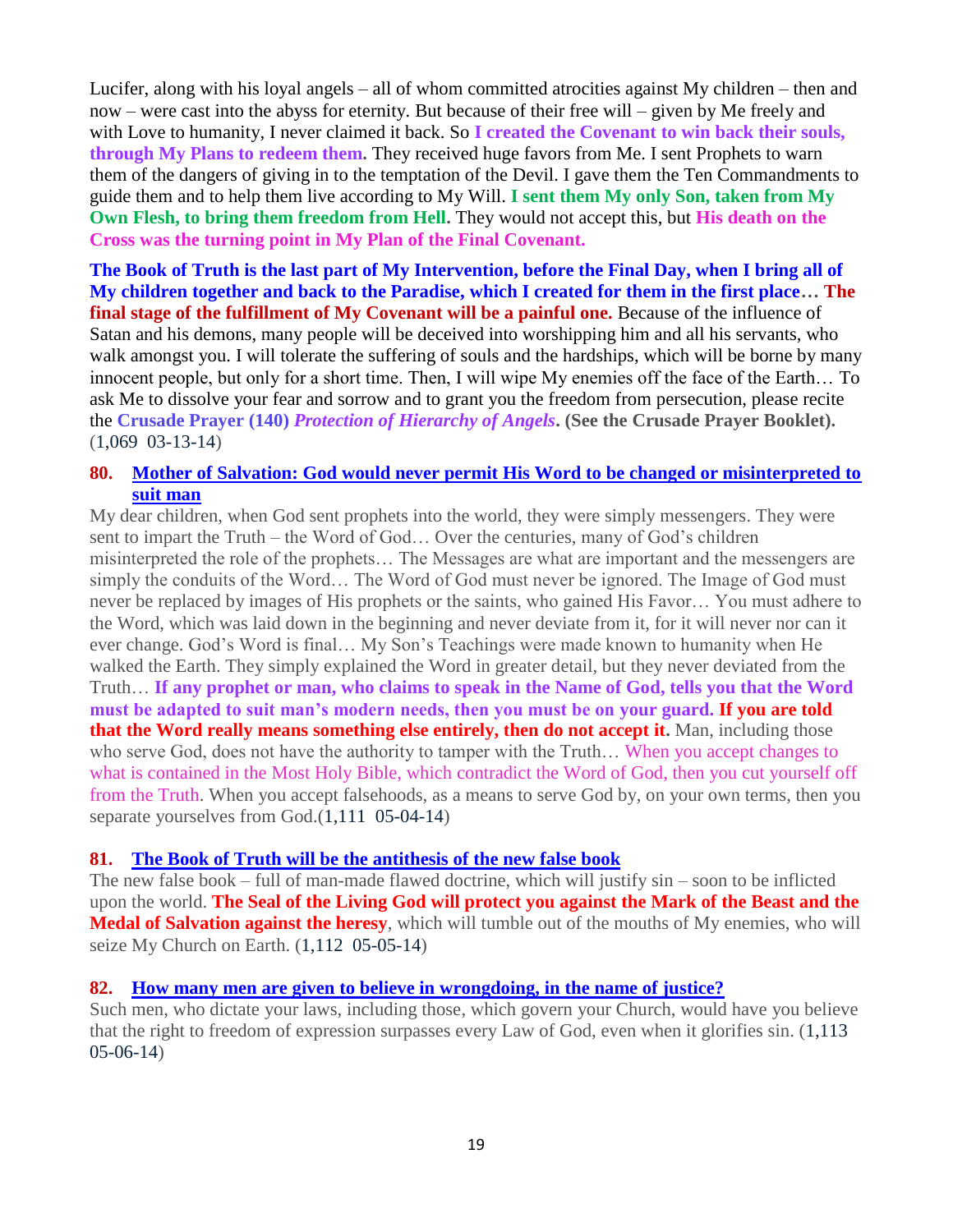### **83. [The world is starved of the Truth of My Word](http://www.thewarningsecondcoming.com/the-world-is-starved-of-the-truth-of-my-word/)**

My Remnant Army has gathered in great numbers and is scattered in every part of the world. My Own know Me and by the Power of the Holy Spirit, I have made Myself known through the Power of My Words contained in these Sacred Messages. My Word will draw those already blessed with the Holy Spirit to Me quickly… My Call is to gather you to prepare you, so that all Christians will help Me in My quest to save humanity**.** It is through My beloved disciples that I can make much happen… My Mission is to save souls and I will do this through the use of the free will of man**.** The Will of God is to give life and to bring all God's children under His Protection. By the Divine Will of God**,** all souls can be saved, but the route to Eternal Salvation lies in the free will, given to man, by God. It will be through your free will that each of you will choose your future**…** Some men will choose wisely, for they will know what I offer, the path of Truth – the Way to Eternal Life. Some people will choose unwisely and follow the wrong path… My Call, therefore, is to encourage all souls to seek the Truth**…**  I call out to all Christians now to take up your armor and march forward to help Me to gather those souls who are scattered and lost**.** Through your help, I can encourage all souls of every creed, race and color to come to Me**.** When you reach out to them, I will cover you with the great Gifts of the Holy Spirit so that you can succeed and bring Me the lost souls for whom I pine every second… Go, all of you, and teach the Truth of the Holy Gospels**.** People must be given the Truth – it is what I gave up My Life for. Without access to the Truth – My Holy Word – you cannot choose the correct path to Eternal Salvation. That is why I come now, to bring you the Truth**.** (1,148 06-17-14)

#### **84. [Not one of you is capable of understanding Divine Laws](http://www.thewarningsecondcoming.com/not-one-of-you-is-capable-of-understanding-divine-laws/)**

When you try to analyze the Mysteries of the Divinity of the Holy Trinity, you will fail, for not all is for your knowing. Any one of you who believes that they understand the events leading up to and beyond My Second Coming must know this. I reveal certain events only to help you prepare your souls. My Revelations are not given to you to cause sensation, controversy or hatred amongst you, for I would never inflict such confusion. (1,154 06-26-14)

#### **85. You can only uphold the Truth, for I Am [the Truth. Deny the Truth and you deny Me](http://www.thewarningsecondcoming.com/you-can-only-uphold-the-truth-for-i-am-the-truth-deny-the-truth-and-you-deny-me/)**

My Word will never die out nor will My Teachings be forgotten by those who are in true union with Me**…** Only those who remain true to My Word can say they are part of My Church on Earth. Those who applaud any form of tampering of the Holy Gospels or adaptation of My Teachings will no longer be able to claim that they serve Me. Should a holy servant of Mine dare to proclaim an alternative doctrine to the one given to man by My apostles and the prophets, before My Time, they will be immediately expelled. I warn all those who embrace anything, which is deemed to be sacred – but which is formed by human hands and creation – and who accept this as Mine, that I will cast you out, for you will no longer be able to call yourselves My servants… It is when My Church turns My Teachings upside down; inside out and back to front, that you will know that the time has come for the Antichrist to take center stage**.** Those who worship the Beast will sign their own death warrant and will hand over their free will, a Sacred Gift from God, to My enemies. Once you swear an oath to this new false doctrine, you will be guilty of crucifying Me and your punishment will be severe. (1,158 06-30- 14)

### **86. God the Father: I Am [the Truth. Take My Hand and follow Me. All Life comes from Me](http://www.thewarningsecondcoming.com/god-the-father-i-am-the-truth-take-my-hand-and-follow-me-all-life-comes-from-me/)**

Man is in control of his own destiny, because he has been given freedom of choice, as a Gift from Me. Some choose the correct path towards My heavenly Kingdom, which is through My Only-Begotten Son, Jesus Christ. Others choose unwisely. Because of man's gifts, which include intelligence, knowledge and free will, many become proud. Others seek falsehoods and great material gifts, which the world makes possible, until eventually, only their immediate desires become important to them… I come to bring you the Truth; the knowledge of My Kingdom and a reminder of the two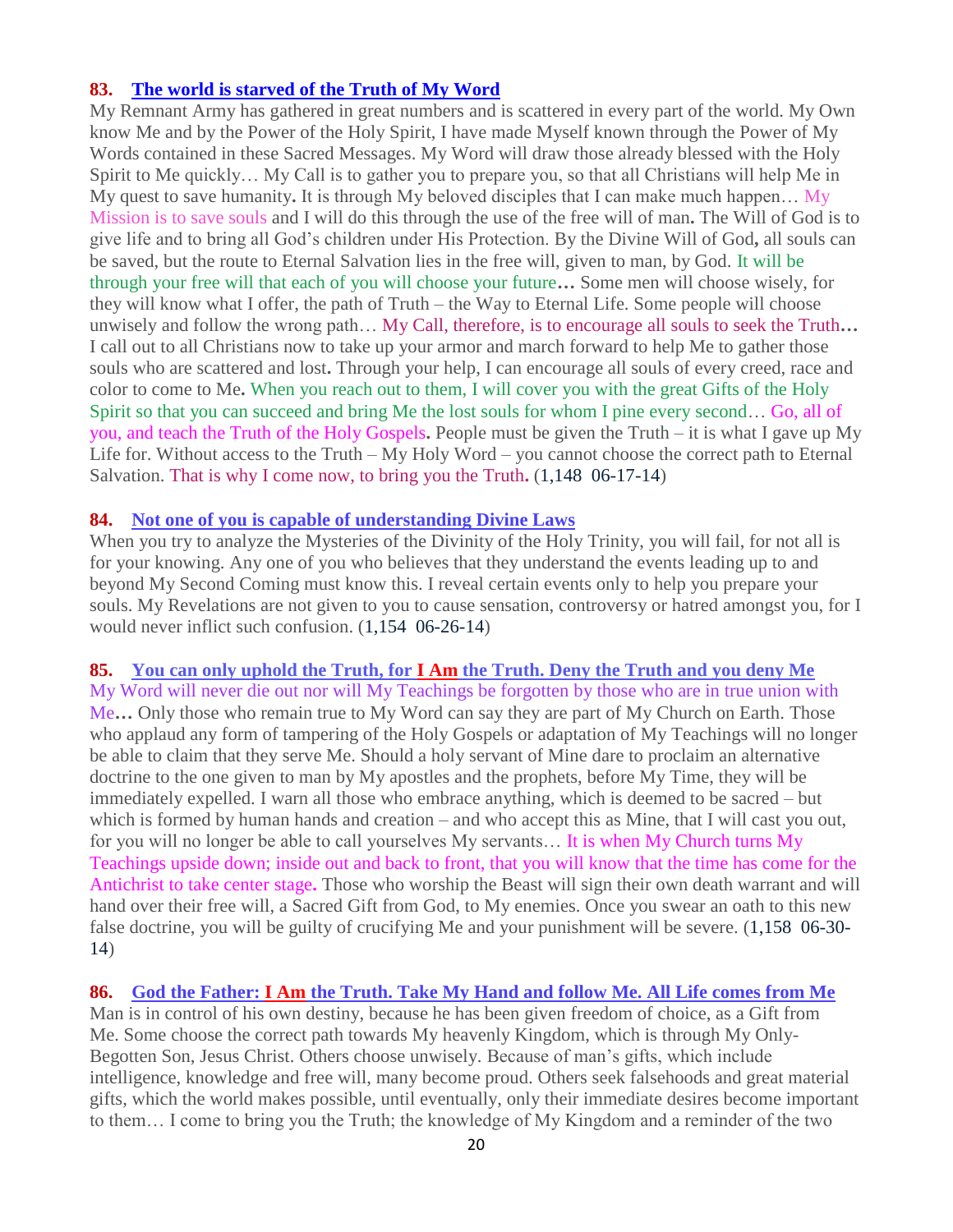choices, which you will be presented with. The first choice is to accept My Hand of Mercy and live a glorious life by sharing in the Divine Life of My New Kingdom. The second choice is to choose eternal darkness and become slaves to the abyss, where Satan will remain forever… I have created an Eternal Paradise, which belongs to you. It will provide you with Eternal Life of the body and the soul. It awaits you… **I Am** the Truth. Take My Hand and follow Me. All Life comes from Me. (1,161 07- 03-14)

#### **87. [My Word is very simple, easy to understand, but not as easy to live](http://www.thewarningsecondcoming.com/my-word-is-very-simple-easy-to-understand-but-not-as-easy-to-live/)**

My instruction to all those who revere Me is to pray hard for the turmoil which will erupt soon in the world. Many events will evolve, all of which are linked to divisions caused by religious hatred and greed… All Love comes from Me. All evil comes from Satan. When the two clash great disruption will unfold. Evil cannot thrive when I rise up against it. Even Satan himself can only spread his venom according to the Will of God. The evil, which contaminates the world, will be destroyed… Live by My Word and love will be the driving force behind every word you utter; every act you make and every gesture carried out by you. When you do not witness love, from the mouths of those who profess to be holy, then it is not the Word of God that you are listening to. Instead, you are hearing a human interpretation, which is flawed. (1,165 07-09-14)

#### **88. [They justify sin so they do not have to change their lives](http://www.thewarningsecondcoming.com/they-justify-sin-so-they-do-not-have-to-change-their-lives/)**

Today My Word is rejected because people do not want to adhere to the Truth. Instead, they justify sin so they do not have to change their lives. So, nothing has really changed.

The bondage of sin, where man chains himself to the influence of Satan, is stronger now than before. Cut loose now and seek me out. **Remember you can only be forgiven of your sins while you are alive – not after you depart this earth.** (1,306 01-16-15)

#### **89. [I need you just as you need Me](http://www.thewarningsecondcoming.com/i-need-you-just-as-you-need-me/)**

I do not tell you of things that are not contained in My Holy [Book.](http://www.thewarningsecondcoming.com/i-need-you-just-as-you-need-me/) No. Instead, I simply remind you of the Truth and of all things to come, so that you will come to Me. (1,307 01-17-15)

#### **90. [Mother of Salvation: people choose their own destiny](http://www.thewarningsecondcoming.com/mother-of-salvation-people-choose-their-own-destiny/)**

My dear children, there will come shortly a great deceit, which will fall upon the world like a curtain. This deceit will almost obliterate the Truth, but those who are blessed with the Light of my Son's Mercy will see the falsities, which mask the [Word of God.](http://www.thewarningsecondcoming.com/mother-of-salvation-people-choose-their-own-destiny/)

Not since man was created, will God permit His enemies to succumb to such deceit – a deceit, which has one [purpose](http://www.thewarningsecondcoming.com/mother-of-salvation-people-choose-their-own-destiny/) only. That is to wipe away all traces of God in your society so that all those who do not come from Him will be elevated to great positions of power. God permits this as the greatest test of the human race, to determine who is for Him and who is against Him.

The world has committed grave offences against my Eternal Father and it continues to plunge deeper into mortal sin. Sacred [servants,](http://www.thewarningsecondcoming.com/mother-of-salvation-people-choose-their-own-destiny/) including priests, bishops and cardinals have, for over forty years, failed to teach God's children the Truth. Many of them will not acknowledge the existence of sin, nor will they warn people of the grave dangers that mortal sin brings to souls. God's servants have one duty and that is to instruct the faithful in all things that are moral and show souls the dangers of failing to live a good life. Sin is no longer referred to as the greatest enemy, which causes man to separate from God.

**Children, God does not desire to cause fear, but you must never be tempted to believe that Hell does not exist, because it does. [People choose](http://www.thewarningsecondcoming.com/mother-of-salvation-people-choose-their-own-destiny/) their own destiny and those souls, who do not ask God to forgive them their sins, will find it very difficult to enter the Gates of my Son's Kingdom.**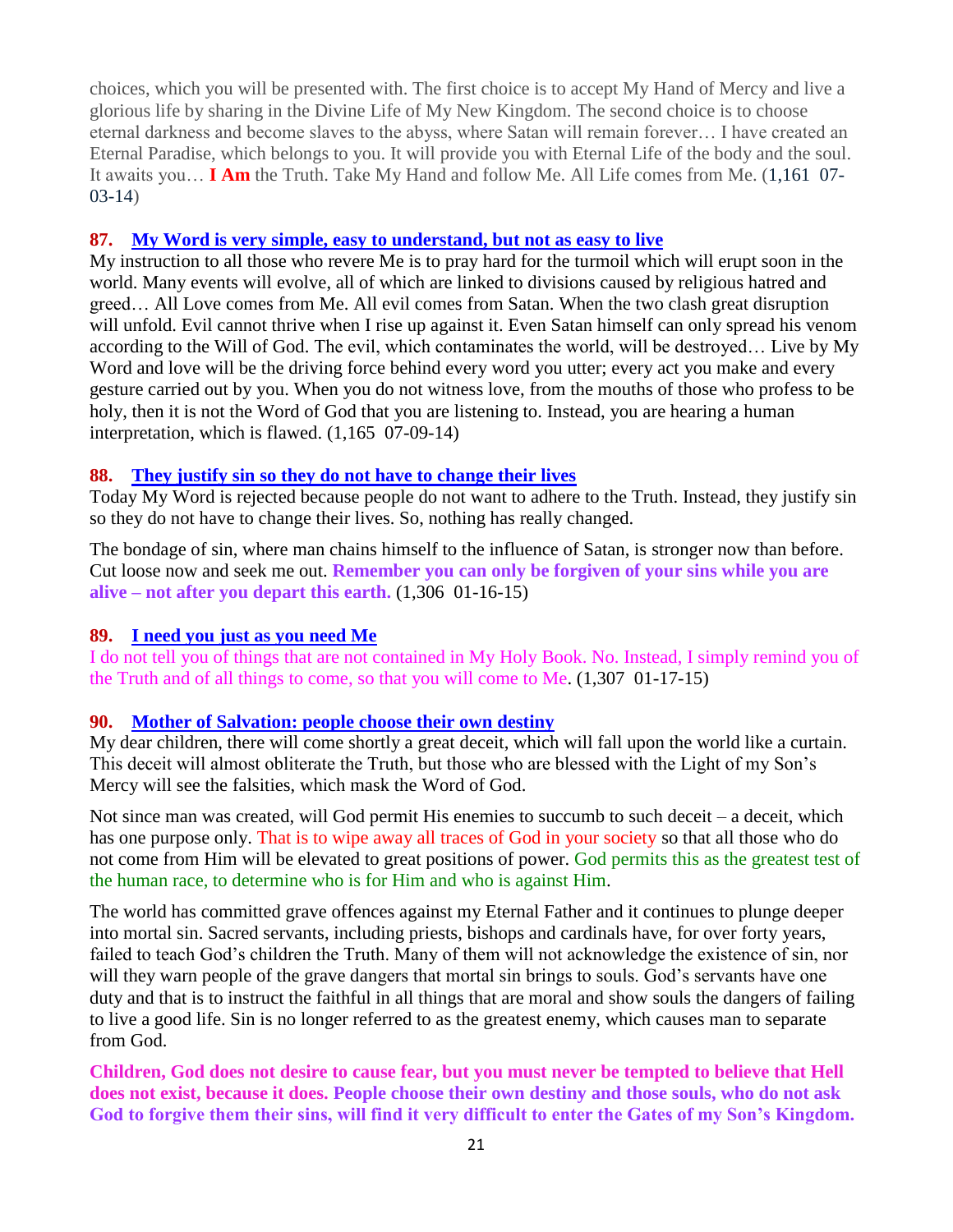You must cling to the Truth always. God has revealed the Truth through His Prophets. Do not turn your backs on the Truth because if you do, you will embrace false doctrine and, mistakenly, believe that it will [unlock](http://www.thewarningsecondcoming.com/mother-of-salvation-people-choose-their-own-destiny/) the gates to your inheritance… The Truth will live forever, as it is the Word of God. It can never change. (1,309 01-20-15)

### **91. [God is Omnipresent –](http://www.thewarningsecondcoming.com/god-is-omnipresent-he-is-everywhere/) He is everywhere**

Apostasy has gripped the world and spreads its tentacles into every religion, which acknowledges Me, Jesus Christ, as well as those which acknowledge My beloved Father.

Those who spread apostasy do it in a way that is not apparent and impostors will carefully nurture souls into accepting a false [doctrine.](http://www.thewarningsecondcoming.com/god-is-omnipresent-he-is-everywhere/) **This will lead two thirds of Christians into apostasy where they will be none the wiser. Every Law of God will be bent and presented as being pertinent to the modern world. So persuasive will My enemies be, so caring and humble in appearance, that they will convince even the most staunch and loyal followers of Mine that these changes are acceptable in God's Eyes.**

Once a Christian departs from the Truth, he is guilty of accepting lies. Soon after he will accept false doctrine and then he will fall away from the Faith very quickly. When the time is right, the man of perdition will convince all Christians who reject the True Word of God to join a new One-World Religion. And so this is how My Church will be crucified.

Wisdom is a Gift given to man by the Power of the Holy Spirit. For all the riches, powers and precious stones gleaned on earth, which man may gain, he has nothing if he does not possess the Gift of wisdom. (1,312 01-22-15)

### **92. [With Wisdom comes the ability to see the Truth](http://www.thewarningsecondcoming.com/with-wisdom-comes-the-ability-to-see-the-truth/)**

The human race is being deceived about the Truth. This great deceit sucks the knowledge and the human spirit dry. Sin is no longer merely accepted but is considered a virtue. Virtue is now frowned upon and soon the mere mention of My Name in public will be deemed to be a crime… Sin will never be mentioned in the New World Church to come and acts carried out by those who desire to uphold the Word of God will become illegal. And so **wisdom, a Gift from God, will be lacking in your society as the human race embraces acts that are condemned by God.**

Evil will not, nor can it, overcome the Gift of wisdom, which God will soon bequeath to all those who love Him.

All religions, all souls, all nations will be given the Gift of wisdom. But, it can only be received by those who truly love God, for only through their love for Him will they be able to pray for those who want nothing to do with Him. (1,311 01-21-15)

### **93. [Among the evangelists, there will rise many false prophets](http://www.thewarningsecondcoming.com/among-the-evangelists-there-will-rise-many-false-prophets/)**

Soon the changes I foretold, concerning My Church on earth, will be revealed. The secular sects will shortly attempt to take everything, which My followers hold sacred, and introduce a new modern movement, within the Church… **The new movement will be promoted as part of global evangelism, where the false doctrine, which will be carefully worded, so that it is seen to be theologically perfect, will entice millions.** So many people will be drawn into this form of modernism and because of this, they will turn away from the True Faith. In what will be seen to be a radical revival of the Christian faith, it will denounce the Truth.

**Many will be deceived and among the evangelists, there will rise many false prophets. These false prophets will promote false Christianity, which will replace the Holy Gospels, as laid down by Me and My Apostles**. . As the voices of apostasy are heard in every country, in different tongues and amongst different races, the True Word of God will be forgotten about… Then, the time will have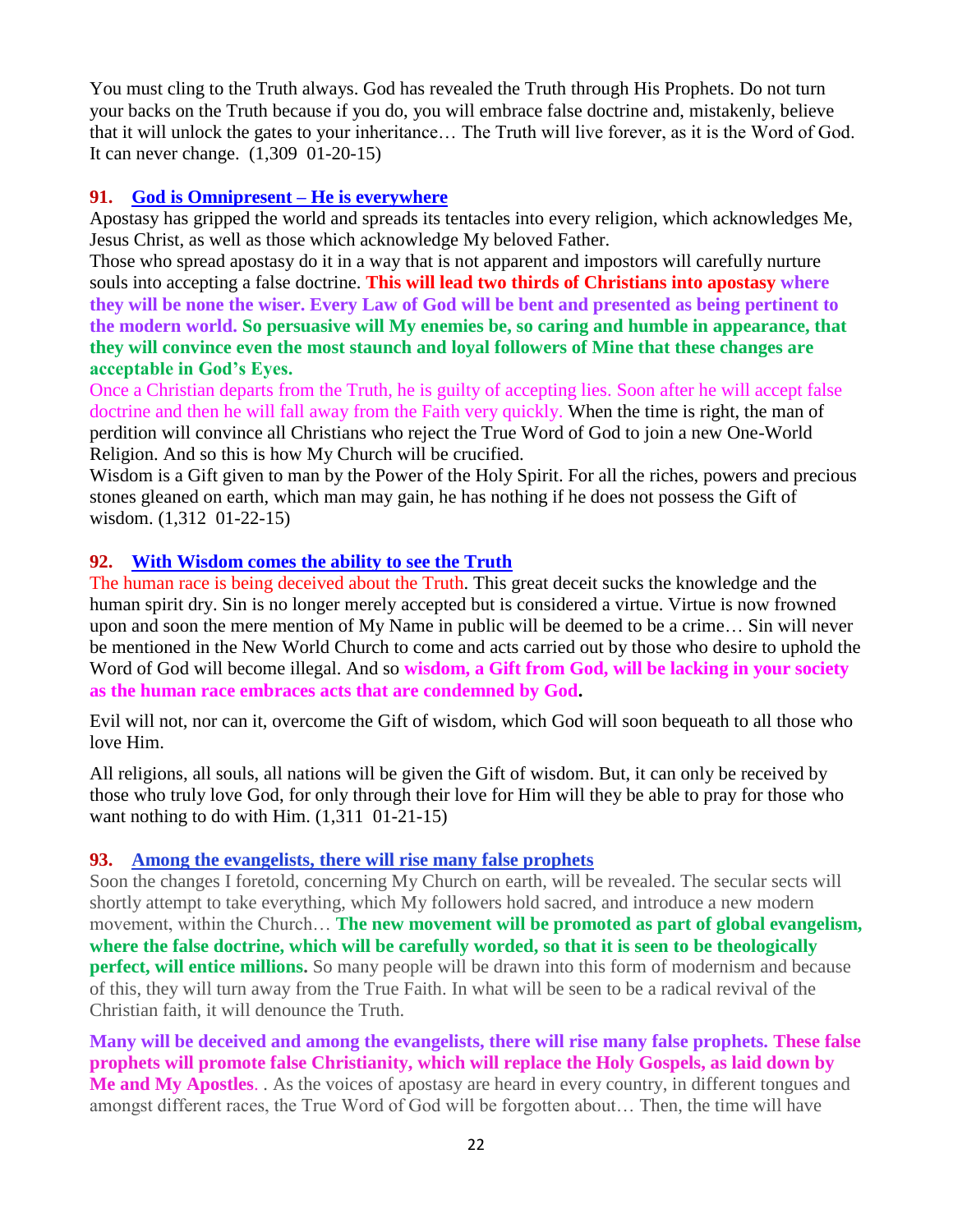come for the new world religion to be announced and welcomed into My Church. This will then lead to the Antichrist taking up his seat of honor in My Church, as foretold, when he will be invited in as an honored guest by those who work in complete subjugation to Satan. (1,210 09-13-14)

#### **94. [Many lay people will be elevated by My enemies and taught how to evangelize](http://www.thewarningsecondcoming.com/many-lay-people-will-be-elevated-by-my-enemies-and-taught-how-to-evangelise/)**

**The false prophets, foretold, will rise in their multitudes to spread lies, through a deceitful global form of evangelism**. They will be given authority by those who claim to represent Me, so as to entice millions into their new, so called, modernized version of My Holy Church on earth. **Oh how they will mislead so many with their twisted version of My Word, which will disguise many heresies.** Only the astute will recognize these untruths, for they will be carefully hidden within a false doctrine, which will be seen to be a breath of fresh air.

Much praise will be lavished upon those enemies of Mine, who have infiltrated My Church, to prepare it for the arrival of the Antichrist. T**hey will create much noise in their public gatherings and, while they will curse Me with their lies, untrue revelations will also be made about Me – Who I really Am; My Relationship with My Eternal Father; My Teachings and My Divinity. They will mix the Truth with lies in order to deceive Christians for fear that they will be seen for what they are.**

# **Many lay people will be elevated by My enemies and taught how to evangelize. Many will become willing vessels of the Beast, who will fill them with the words of the doctrine from**

**Hell.** You, My beloved followers, must question everything you are told to listen to, which they, My enemies, will tell you is to give new life to the Word contained in Holy Scripture. You will be given new prayers by these false prophets, which insult Me and blaspheme against My Divinity. As millions will rise and recite these new prayers, so too, will those false prophets. They will teach God's children how to idolize the Beast, through a new form of religious ceremony. This new ceremony will lead all those who rise and follow the false prophets into the one-world Church, which will honor the Beast… I give you this warning for the good of your souls and to prepare you for the greatest apostasy in human history, which will devour the Word of God. (1,211 09-14-14)

### **95. [Cling to the Truth at all times, for without it, you will be living a lie](http://www.thewarningsecondcoming.com/cling-to-the-truth-at-all-times-for-without-it-you-will-be-living-a-lie/)**

The Word of God, as laid down by Him, and the Word dictated to My Holy Apostles, was the foundation upon which My Mystical Body, the Church, was built… **The Word of God may never be amended because it can never change. For how could it? God did not say one thing only to mean something else.** The Church must be subservient to the Word of God. The Word of God is not subservient to those members of My Church who may feel differently. **Dare to tamper with the Word and you will betray Me, Jesus Christ. I Am the Church. My Body is the Church and all that springs from Me is sacred.** .. Anyone who gives you a new version of the Truth, that is difficult to understand, hard to follow and vague, beware. When the Truth is twisted, a false doctrine will emanate from it. It will be full of holes; illogical and the exact opposite of the Holy Word of God.

**When you are told that God will accept sin because of His Mercy know that this is a lie. God will accept the remorseful soul, but never the sin, for this is impossible**. (1,220 09-28-14)

### **96. [Accept the Truth given to you in the Book of Revelation](http://www.thewarningsecondcoming.com/accept-the-truth-given-to-you-in-the-book-of-revelation/)**

When prophecies were given to God's children, from the beginning, they created fear in the hearts of men. This was because of the doubts that existed in the minds of those who did not believe in God and the comfort that man felt in his natural earthly surroundings. **It was easier to accept a life of imperfection than to believe in one that existed in the supernatural.** God did not send His prophets to frighten His children. He sent them to warn them of the dangers of creating a deep gulf between man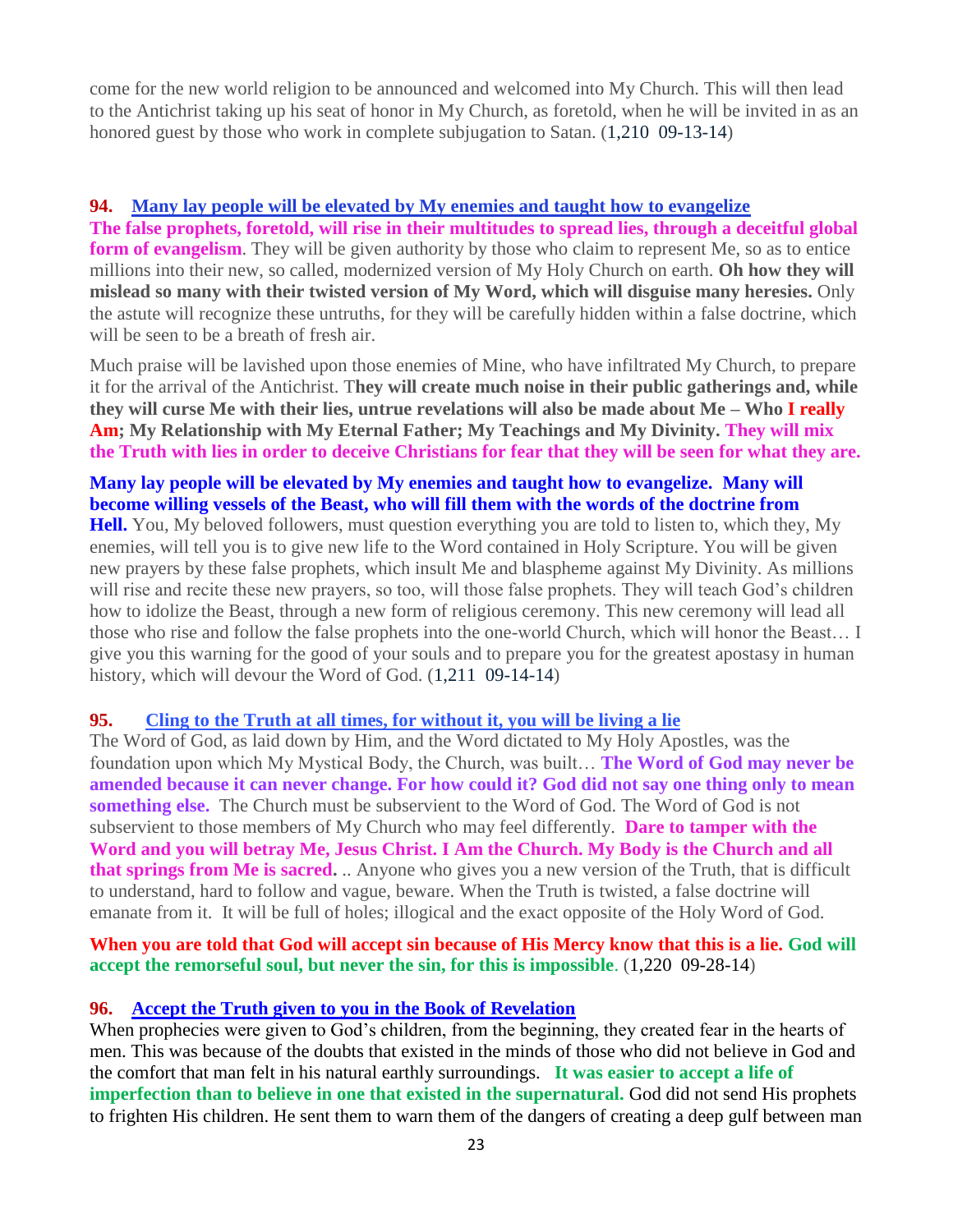and God. If that gulf became wide enough, so that the majority of souls rejected God, then He always intervened in order to save them. God has always intervened through His prophets and it was through His prophets that God was able to educate His children in the Ways of the Lord. Without God's prophets man would not have been given the Truth. What God gives His people, through the written Word, let no man pull it asunder… **When I came to preach the Truth I was feared. All the prophets before Me were also feared. They, just like Me, were hated for bringing humanity the Truth, through the spoken Word. The Book of Revelation, given to John the Evangelist by the Power of the Holy Spirit, has been ignored by My Christian Churches. It is rarely discussed and many in My Church dismiss it as being irrelevant.** The time has now come for the Truth to be finally spoken and for men to make a choice. Accept the Truth, given to you in the Book of Revelation, and prepare so that all will be in place and pleasing to Me on the Great Day. (1,240 10-21-14) **97. [Once confusion enters the Church it creates discord. Know that this does not come from](http://www.thewarningsecondcoming.com/once-confusion-enters-the-church-it-creates-discord-know-that-this-does-not-come-from-god/)** 

#### **[God](http://www.thewarningsecondcoming.com/once-confusion-enters-the-church-it-creates-discord-know-that-this-does-not-come-from-god/)**

Not one Church, which advocates the Will of God, has been left untouched where wickedness has gained a grip, and where the Truth will be substituted with every excuse to deny God in all His Glory. Once confusion enters the Church, it creates discord. Know that this does not come from God. Once different interpretations of the Truth are introduced, the path that leads to My Heavenly Father is strewn with weeds that multiply rapidly. When this happens, there results a muddy road, which is unsurpassable… The Word of God remains now as it always was, and the Ten Commandments are clear – they will never change. The way to God is to hold firm to what He taught. God does not compromise, nor does He condone any attempt by man to change the Truth. If you believe in God, you will follow His Commandments, accept the Word as it is contained in the Holy Bible and stay on the one true path to His Kingdom. Blessed is the man who is righteous for he will, through his subservience to God, receive the Keys to Paradise.

Anyone who tries to cajole you into accepting anything but the Truth is not to be trusted. Trust only in God and never be tempted to deviate from His Word, for if you do succumb to this pressure, you will become lost to Me. (1,253 11-04-14)

#### **98. [Mother of Salvation: The Book of Truth is contained in](http://www.thewarningsecondcoming.com/mother-of-salvation-the-book-of-truth-is-contained-in-public-revelation/) Public Revelation**

**You must never reject God's attempts to bring you the Truth. He, My Eternal Father, loves everyone and this mission was foretold. He brings the world the secrets contained in the prophecies given to Daniel and then to His chosen disciple John the Evangelist. The Book of Truth is contained in Public Revelation and it is important that you do not reject this Holy Book.**  Many people have, through these messages, already converted and it is because of this mission that much of mankind will be shown God's Mercy. Do not reject His Generosity for it is His greatest desire to bring together the human race into the new world to come… Be thankful for God's Mercy. Be thankful for the Crusade Prayers, for they bring with them great Blessings. I ask that you allow me, your beloved Mother, to fill your hearts with joy. You must allow the happiness, which can only come as a Gift from God, to flood your souls in the knowledge of what is to come… Please accept this great Gift. Do not allow those souls, whose hearts are festered with hatred, to pull you away from the Truth. Without the Truth there can be no life. (1,256 11-08-14)

#### **99. [Heresies will abound and my Name will become extinct](http://www.thewarningsecondcoming.com/heresies-will-abound-and-my-name-will-become-extinct/)**

You must trust in these Messages with your whole heart and know that they contain the Fountain of all Life. My Presence amongst you, My beloved followers, is becoming stronger and the stronger it becomes the more hatred will be flung at Me, and all those who respond to My Call, in the salvation of souls. Demons from every category and hierarchy of Satan have infested the souls of many good people who love Me. These poor souls have been deceived into rejecting My Final Plan to prepare My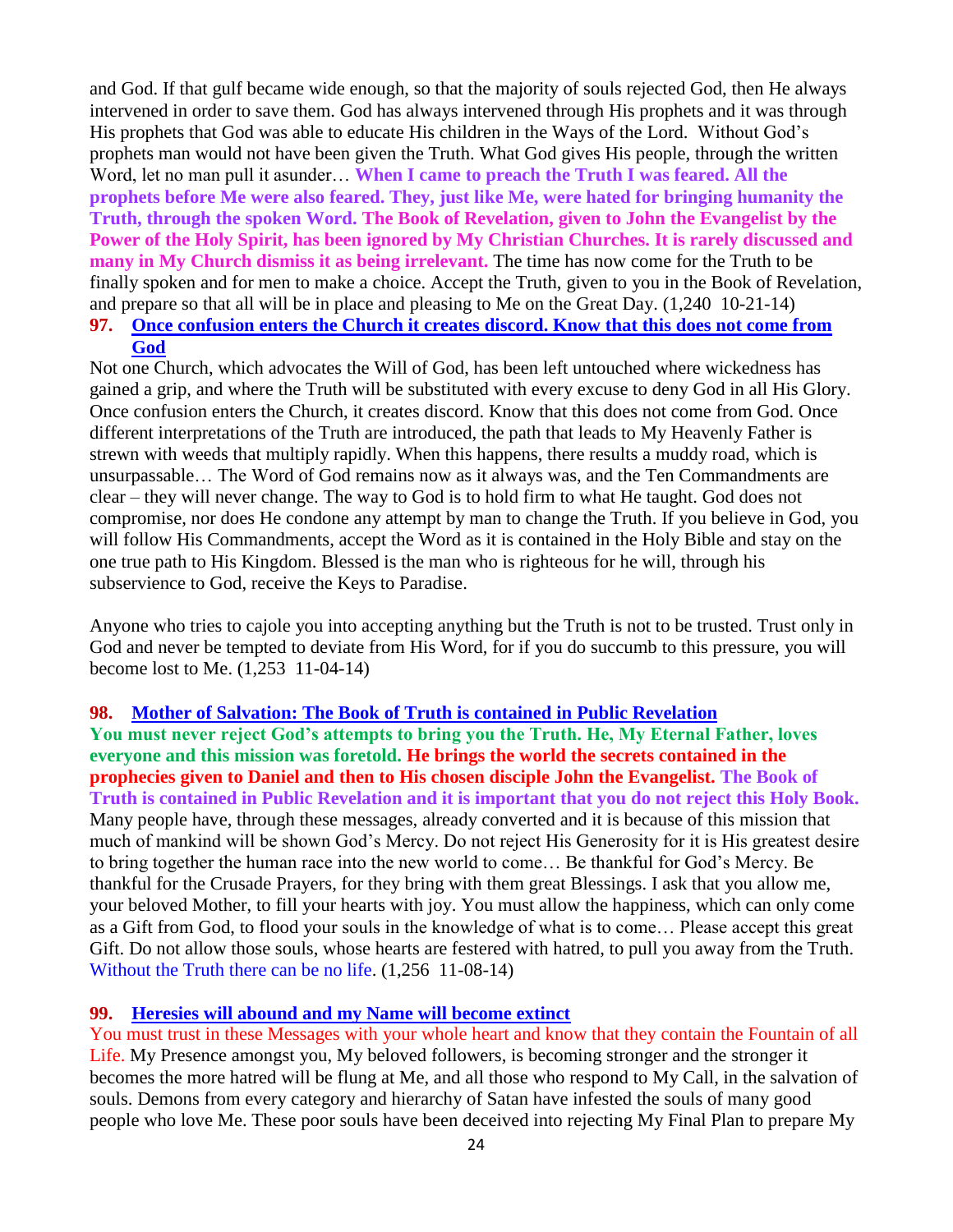Remnant… The new era of the Church will be seen as a global evangelization, the likes of which will never have been witnessed in My Church since the days My Apostles began their mission. It will be welcomed, firstly, by the secular world. Once the secular world accepts this plan, leaders in My Church will be forced to applaud this new era where the Church and the secular world become as one. Heresies will abound and my Name will become extinct. My Own will never give up and great favors will be accorded to them, in many ways. Fear will not stop them in their battle against Satan's army. Their voices will ring out as the Holy Spirit will empower them in ways, which will astonish many. They will uphold the Truth at all costs and the Heavenly Hierarchy, all the angels and saints will march with them… Nothing will stop them and I, Jesus Christ, will fill their hearts with courage, determination and the will to withstand all those who will betray Me and who will persecute them for speaking the Truth.

You must never be afraid to repeat the Holy Word of God again and again for millions will not recognize the lies which will soon replace My Holy Doctrine. I will raise up many brave men and women from every corner of the world, to proclaim the True Word of God, as it is laid down in the Most Holy Bible. (1,270 11-26-14)

#### **100. [Those who gave away their birthright to the Beast, will never come before Me](http://www.thewarningsecondcoming.com/those-who-gave-away-their-birthright-to-the-beast-will-never-come-before-me/)**

It will be in the final lead up to My Second Coming that those who believe they are more worthy, more qualified but full of pride, will face a bitter rebuke and down they will fall. The weak, the humble and the lowly who are deemed by followers in My Church to be of little consequence, but who will cling to the Truth, who will be enveloped by Me on the Great Day. I will call them and beckon them to Me as I gather them into My Kingdom. They will cry tears of joy. Then I will gather those who do not know Me, but who will be awakened by My Light – good souls, with hearts of gold – and I will say 'come up here into My Refuge.' And then, the sinners who committed terrible atrocities, but who asked Me for My Mercy, will be called and I will say 'come, I forgive you for you sought reconciliation.' And then, those traitors of Mine, who once knew Me, but who turned their backs on Me, will come but they will not be able to look Me in the Eye. Nor will they seek My Mercy and I will say to them 'away from Me, you are not fit to enter My Kingdom.' Finally those who gave away their birthright to the Beast, will never come before Me for they will be cast into the furnace along with those who lost Me the souls of those in My Church on earth, who followed them blindly into the darkness of the night. (1,274 11-29- 14)

#### **101. [Your works for others will mean nothing to Me for you will be judged by your loyalty to the](http://www.thewarningsecondcoming.com/your-works-for-others-will-mean-nothing-to-me-for-you-will-be-judged-by-your-loyalty-to-the-truth/)  [Truth](http://www.thewarningsecondcoming.com/your-works-for-others-will-mean-nothing-to-me-for-you-will-be-judged-by-your-loyalty-to-the-truth/)**

To these sacred servants I have this to say. **Your works for others will mean nothing to Me for you will be judged by your loyalty to the Truth.** I will punish you and My Justice will be relentless until you tear up your pagan laws and proclaim the Word given to you so long ago. Your contempt for the Laws of God brings Me great shame but your deceit, which will cost Me souls, will lead to your ruination. **Those of My people, who live by the Word of God, though they are nothing in your eyes, will sit upon the Seats of Judgment when you are called to answer, before Me, the reasons why you misled My People.** You may believe that your power and influence is beyond reproach but know that your glory is fading and soon; the gold and white cloaks that you wear will be turned into rags and your glittering crowns replaced with weeds.

For all the sins in the world, there is nothing worse in My Eyes, than those hypocrites who pose as My servants but who do not serve Me. When the time comes when you will blaspheme against Me, and feed God's children with lies about the meaning of sin, I will send down upon you a punishment so great that you will find it difficult to catch your breath. Hailstones of such large dimensions will hurl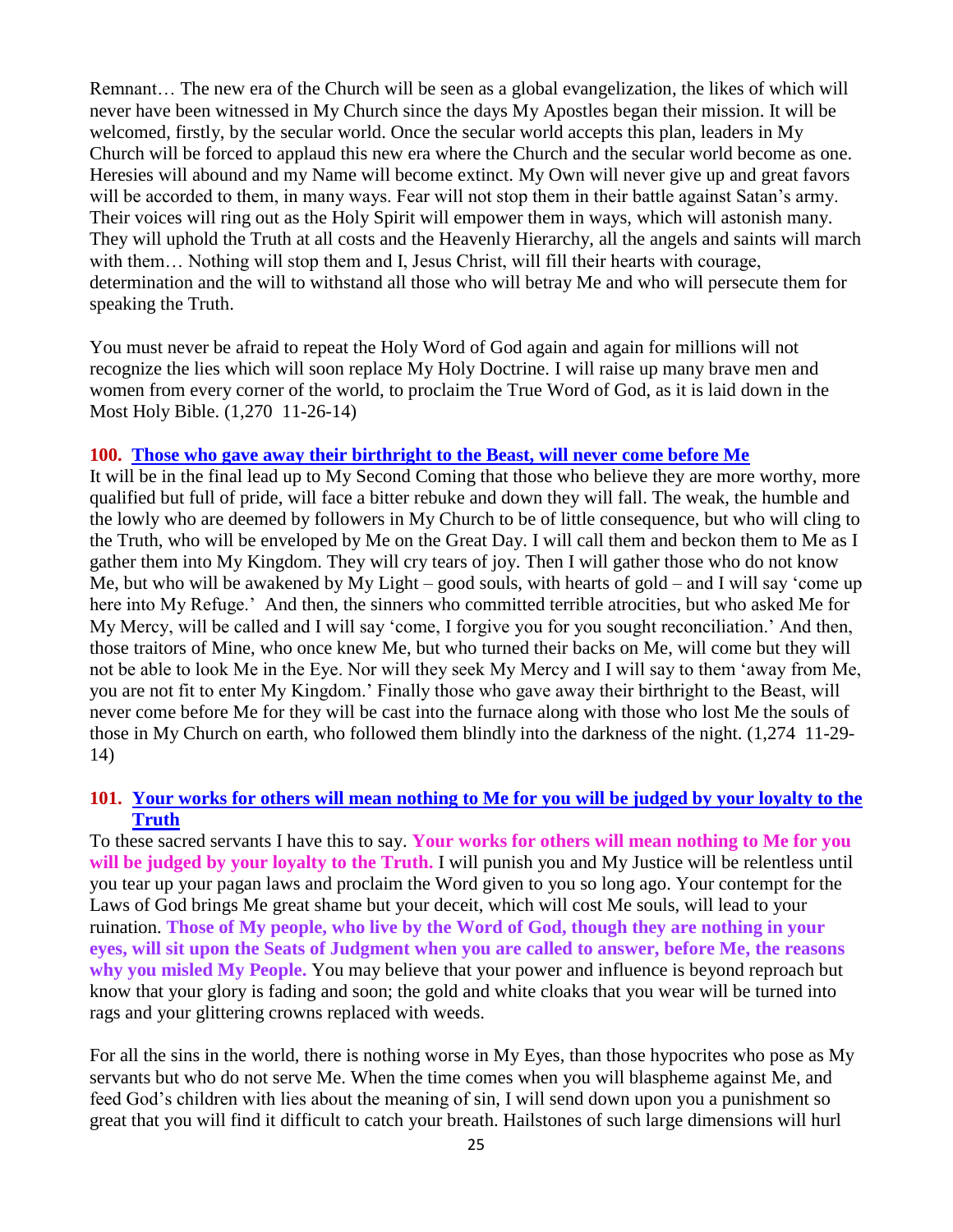down from the Heavens and for every church, which has been handed over to My enemies, where they will desecrate My Altars, great floods will destroy them. For every crime you commit against Me, you commit against a child of God. And so, I will send you warning after warning until you reject the new false doctrine; until you speak the Truth – the Holy Word of God – and uphold the Sacraments like you were taught in the beginning. (1,285 12-14-14)

### **102. [Mother of Salvation: You either accept the Word of God, laid down by Him, or you do not](http://www.thewarningsecondcoming.com/mother-of-salvation-you-either-accept-the-word-of-god-laid-down-by-him-or-you-do-not/)**

The Truth, dear children, given to humanity by the Manifestation of my Eternal Father, through His only begotten Son, Jesus Christ, is being torn apart. Do not embrace any form of doctrine, which does not uphold the Truth as a whole. You must never say that part of the Truth is important and then deny the rest of it. You either accept the Word of God, laid down by Him, or you do not. Time is of no significance. What was given thousands of years ago to man, through the Word of God, has not changed, nor can it. Anything, which comes from God must remain intact, no matter how difficult this is. To remain true to God's Teachings requires great strength, stamina and a willful determination… If you truly love God, you will remain loyal to the Word. If you say you are a disciple of my Son, Jesus Christ, then you must follow His Teachings, (1,302 01-07-15)

### **103. The Virgin Mary: Reject the authentic seer and you reject the Word of my precious Son**

**Always pray for discernment.** However, you must never publicly scorn those divine messages given to humanity in order to save souls from the fires of Hell.

Block the work of these visionaries and you block the salvation of souls. (290 01-02-12)

## **104. Rejecting MDM messages means rejection Jesus Christ's most Holy Word**

My dearly beloved daughter, when people reject the messages you publish, they are rejecting My most Holy Word. When they challenge them and find fault with them, they criticize Me. When they look down on you, they ridicule Me. When they laugh at these messages, they crucify Me. (195 09-17-11)

### **105. [The prophecies given to John, and not revealed up to now, are being presented at this time](http://www.thewarningsecondcoming.com/the-prophecies-given-to-john-and-not-revealed-up-to-now-are-being-presented-at-this-time-to-wake-up-the-world/)  [to wake up the world](http://www.thewarningsecondcoming.com/the-prophecies-given-to-john-and-not-revealed-up-to-now-are-being-presented-at-this-time-to-wake-up-the-world/)**

You, My daughter, are the 7<sup>th</sup> Angel sent to prepare God's children to renew their faith so that they can be saved.

**As you reveal the secrets within the seven seals which I, Jesus the Lamb of God now open, you**  will infuriate many. The wicked lies perpetrated by those who pretend to be servants of My Church will be exposed by the sound of your voice. Every vile act committed by Satan's followers who dare to declare themselves followers of Mine will be exposed. Every lie, laid bare, for all to see.

**The new false Church, created by the Antichrist, will be shown for what it is. Every attempt made** to deceive God's children will be turned upside down as the battle to save humanity intensifies.

No man will be excluded from the Truth. All will be shown the True Word as I prepare, once again, to save mankind from eternal damnation. **The prophecies given to John, and not revealed up to now,** are being presented at this time to wake up the world. The Gospels will once again, after so long, be spread throughout the world… Be assured that the spawn of Satan and his followers will do everything they can to block the Book of Truth from being given to the world through the love of God. They will be powerless against it, although it will not seem like that. (495 07-24-12)

## **106. [Mother of Salvation: Think of life as a stage between birth and the New Glorious](http://www.thewarningsecondcoming.com/mother-of-salvation-think-of-life-as-a-stage-between-birth-and-the-new-glorious-kingdom/)  [Kingdom](http://www.thewarningsecondcoming.com/mother-of-salvation-think-of-life-as-a-stage-between-birth-and-the-new-glorious-kingdom/)**